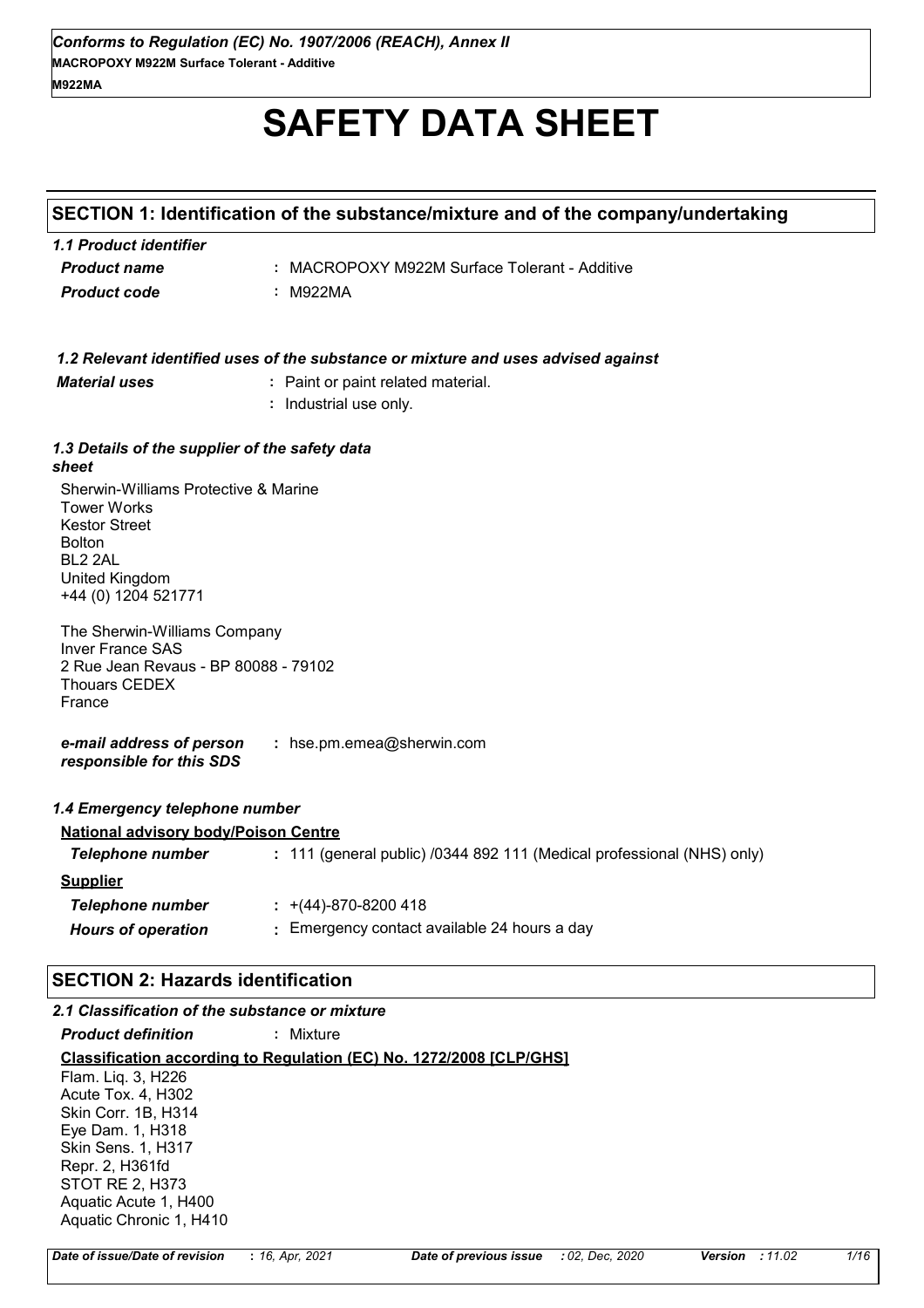# *Conforms to Regulation (EC) No. 1907/2006 (REACH), Annex II*

**MACROPOXY M922M Surface Tolerant - Additive M922MA**

# **SECTION 2: Hazards identification**

See Section 11 for more detailed information on health effects and symptoms. See Section 16 for the full text of the H statements declared above. The product is classified as hazardous according to Regulation (EC) 1272/2008 as amended.

# *2.2 Label elements*

| <b>Hazard pictograms</b>                                                                                                                                 |                                                                                                                                                                                                                                                                                                                                                      |
|----------------------------------------------------------------------------------------------------------------------------------------------------------|------------------------------------------------------------------------------------------------------------------------------------------------------------------------------------------------------------------------------------------------------------------------------------------------------------------------------------------------------|
| <b>Signal word</b>                                                                                                                                       | Danger                                                                                                                                                                                                                                                                                                                                               |
| <b>Hazard statements</b>                                                                                                                                 | Flammable liquid and vapour.<br>Harmful if swallowed.<br>Causes severe skin burns and eye damage.<br>May cause an allergic skin reaction.<br>Suspected of damaging fertility. Suspected of damaging the unborn child.<br>May cause damage to organs through prolonged or repeated exposure.<br>Very toxic to aquatic life with long lasting effects. |
| <b>Precautionary statements</b>                                                                                                                          |                                                                                                                                                                                                                                                                                                                                                      |
| <b>Prevention</b>                                                                                                                                        | : Wear protective gloves, protective clothing and eye or face protection. Keep away<br>from heat, hot surfaces, sparks, open flames and other ignition sources. No<br>smoking. Avoid release to the environment. Do not breathe vapour.                                                                                                              |
| <b>Response</b>                                                                                                                                          | Collect spillage. IF INHALED: Immediately call a POISON CENTER or doctor.                                                                                                                                                                                                                                                                            |
| <b>Storage</b>                                                                                                                                           | Not applicable.                                                                                                                                                                                                                                                                                                                                      |
| <b>Disposal</b>                                                                                                                                          | Not applicable.                                                                                                                                                                                                                                                                                                                                      |
| <b>Hazardous ingredients</b>                                                                                                                             | : Amino Polymer<br>4-Nonylphenol<br>Methylenedicyclohexylamine                                                                                                                                                                                                                                                                                       |
| <b>Supplemental label</b><br>elements                                                                                                                    | : FOR INDUSTRIAL USE ONLY                                                                                                                                                                                                                                                                                                                            |
| <b>Annex XVII - Restrictions</b><br>on the manufacture,<br>placing on the market and<br>use of certain dangerous<br>substances, mixtures and<br>articles | : Not applicable.                                                                                                                                                                                                                                                                                                                                    |
| <b>Special packaging requirements</b>                                                                                                                    |                                                                                                                                                                                                                                                                                                                                                      |
| Not applicable.                                                                                                                                          |                                                                                                                                                                                                                                                                                                                                                      |
| 2.3 Other hazards                                                                                                                                        |                                                                                                                                                                                                                                                                                                                                                      |
|                                                                                                                                                          | This mixture does not contain any substances that are assessed to be a PRT or a                                                                                                                                                                                                                                                                      |

This mixture does not contain any substances that are assessed to be a PBT or a vPvB.

*Other hazards which do* **:** *not result in classification* : None known.

# **SECTION 3: Composition/information on ingredients**

#### *3.2 Mixture* **:**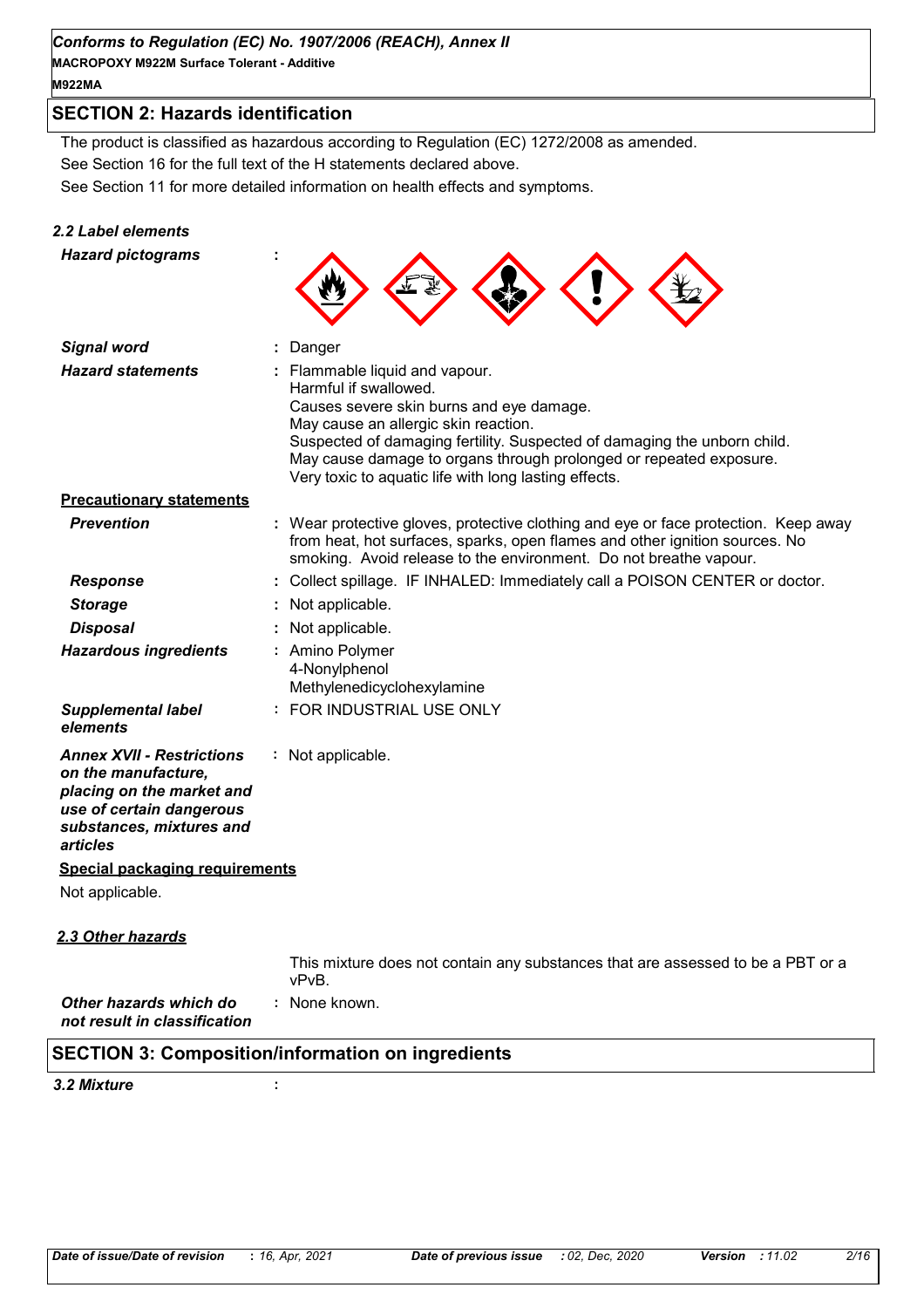# **SECTION 3: Composition/information on ingredients**

| <b>Product/ingredient</b><br>name   | <b>Identifiers</b>                                                                     | $\%$        | <b>Regulation (EC) No. 1272/2008 [CLP]</b>                                                                                                                                               | <b>Type</b> |
|-------------------------------------|----------------------------------------------------------------------------------------|-------------|------------------------------------------------------------------------------------------------------------------------------------------------------------------------------------------|-------------|
| Amino Polymer                       | REACH#:<br>01-2119983522-33<br>CAS: 135108-88-2                                        | $≥25 - ≤50$ | Acute Tox. 4, H302<br>Skin Corr. 1C, H314<br>Eye Dam. 1, H318<br>Skin Sens. 1, H317<br>STOT RE 2, H373 (oral)<br>Aquatic Chronic 3, H412                                                 | $[1]$       |
| Phenylmethanol                      | REACH #:<br>01-2119492630-38<br>EC: 202-859-9<br>CAS: 100-51-6<br>Index: 603-057-00-5  | $≥25 - ≤50$ | Acute Tox. 4, H302<br>Acute Tox. 4, H332<br>Eye Irrit. 2, H319                                                                                                                           | $[1]$       |
| 4-Nonylphenol                       | EC: 284-325-5<br>CAS: 84852-15-3<br>Index: 601-053-00-8                                | $≥10 - ≤25$ | Acute Tox. 4, H302<br>Skin Corr. 1B, H314<br>Eye Dam. 1, H318<br>Repr. 2, H361fd<br>Aquatic Acute 1, H400 (M=10)<br>Aquatic Chronic 1, H410 (M=10)                                       | [1] [5]     |
| Xylene, mixed isomers               | REACH #:<br>01-2119488216-32<br>EC: 215-535-7<br>CAS: 1330-20-7<br>Index: 601-022-00-9 | $\leq 5$    | Flam. Liq. 3, H226<br>Acute Tox. 4, H312<br>Acute Tox. 4, H332<br>Skin Irrit. 2, H315<br>Eye Irrit. 2, H319<br><b>STOT SE 3, H335</b><br><b>STOT RE 2, H373</b><br>Asp. Tox. 1, H304     | [1] [2]     |
| Methylenedicyclohexylamine REACH #: | 01-2119541673-38<br>EC: 217-168-8<br>CAS: 1761-71-3                                    | $\leq 5$    | Acute Tox. 4, H302<br>Skin Corr. 1B, H314<br>Eye Dam. 1, H318<br>Skin Sens. 1, H317<br>STOT RE 2, H373 (oral)<br>See Section 16 for the full text of the H<br>statements declared above. | $[1]$       |

There are no additional ingredients present which, within the current knowledge of the supplier and in the concentrations applicable, are classified as hazardous to health or the environment, are PBTs or vPvBs or have been assigned a workplace exposure limit and hence require reporting in this section.

**Type** 

[1] Substance classified with a health or environmental hazard

- [2] Substance with a workplace exposure limit
- [3] Substance meets the criteria for PBT according to Regulation (EC) No. 1907/2006, Annex XIII
- [4] Substance meets the criteria for vPvB according to Regulation (EC) No. 1907/2006, Annex XIII

[5] Substance of equivalent concern

[6] Additional disclosure due to company policy

Occupational exposure limits, if available, are listed in Section 8.

# **SECTION 4: First aid measures**

#### *4.1 Description of first aid measures*

| <b>General</b> | : In all cases of doubt, or when symptoms persist, seek medical attention. Never give<br>anything by mouth to an unconscious person. If unconscious, place in recovery<br>position and seek medical advice. |
|----------------|-------------------------------------------------------------------------------------------------------------------------------------------------------------------------------------------------------------|
| Eye contact    | : Check for and remove any contact lenses. Immediately flush eyes with running<br>water for at least 15 minutes, keeping eyelids open. Seek immediate medical<br>attention.                                 |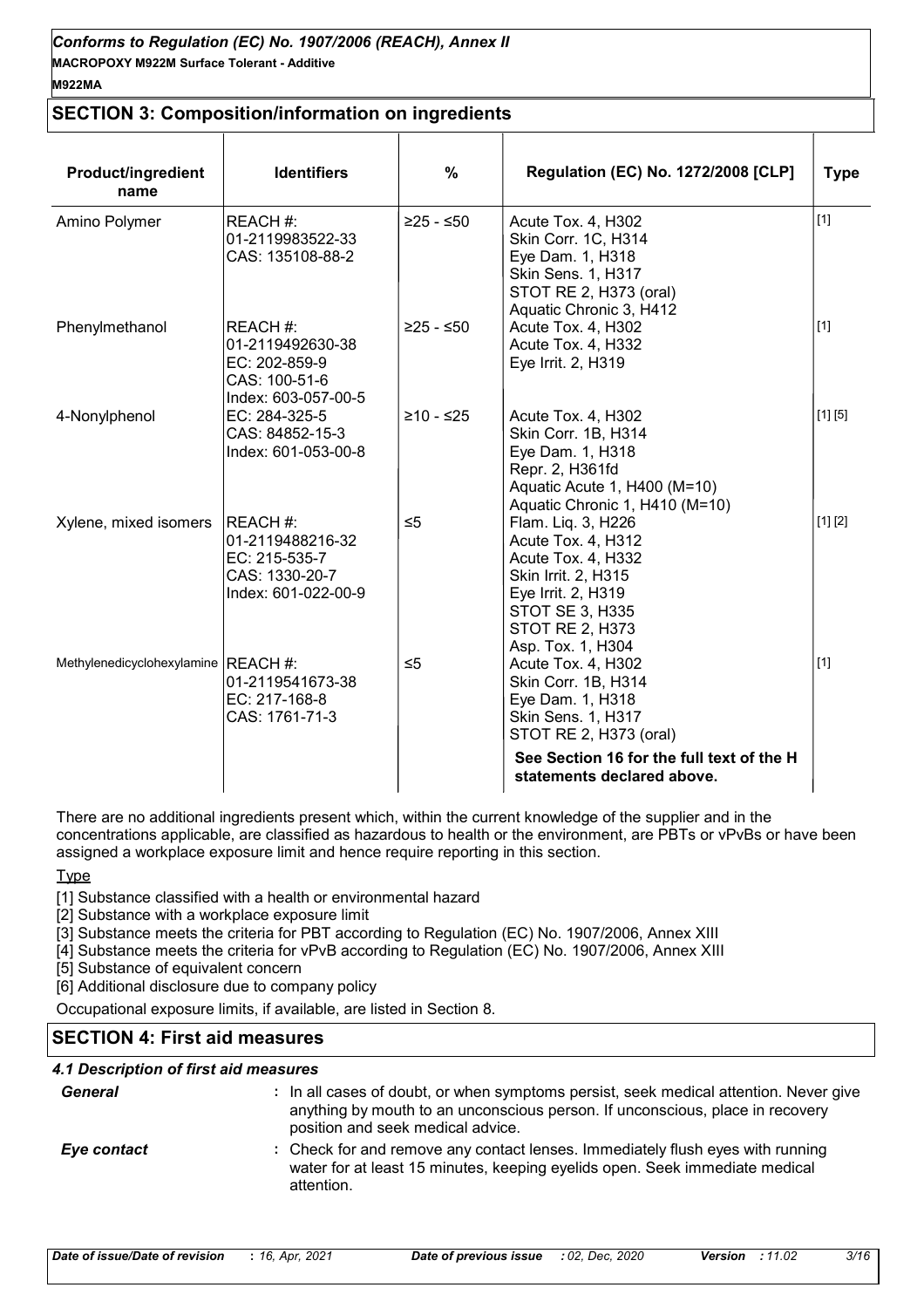#### **SECTION 4: First aid measures**

| <b>Inhalation</b>                 | : Remove to fresh air. Keep person warm and at rest. If not breathing, if breathing is<br>irregular or if respiratory arrest occurs, provide artificial respiration or oxygen by<br>trained personnel.                                                                                                                                                                                                          |
|-----------------------------------|-----------------------------------------------------------------------------------------------------------------------------------------------------------------------------------------------------------------------------------------------------------------------------------------------------------------------------------------------------------------------------------------------------------------|
| <b>Skin contact</b>               | : Remove contaminated clothing and shoes. Wash skin thoroughly with soap and<br>water or use recognised skin cleanser. Do NOT use solvents or thinners.                                                                                                                                                                                                                                                         |
| <i><b>Ingestion</b></i>           | : If swallowed, seek medical advice immediately and show the container or label.<br>Keep person warm and at rest. Do NOT induce vomiting.                                                                                                                                                                                                                                                                       |
| <b>Protection of first-aiders</b> | : No action shall be taken involving any personal risk or without suitable training. If it<br>is suspected that fumes are still present, the rescuer should wear an appropriate<br>mask or self-contained breathing apparatus. It may be dangerous to the person<br>providing aid to give mouth-to-mouth resuscitation. Wash contaminated clothing<br>thoroughly with water before removing it, or wear gloves. |

#### *4.2 Most important symptoms and effects, both acute and delayed*

There are no data available on the mixture itself. Procedure used to derive the classification according to Regulation (EC) No. 1272/2008 [CLP/GHS]. See Sections 2 and 3 for details.

Exposure to component solvent vapour concentrations in excess of the stated occupational exposure limit may result in adverse health effects such as mucous membrane and respiratory system irritation and adverse effects on the kidneys, liver and central nervous system. Symptoms and signs include headache, dizziness, fatigue, muscular weakness, drowsiness and, in extreme cases, loss of consciousness.

Solvents may cause some of the above effects by absorption through the skin. Repeated or prolonged contact with the mixture may cause removal of natural fat from the skin, resulting in non-allergic contact dermatitis and absorption through the skin.

If splashed in the eyes, the liquid may cause irritation and reversible damage.

Ingestion may cause nausea, diarrhea and vomiting.

This takes into account, where known, delayed and immediate effects and also chronic effects of components from short-term and long-term exposure by oral, inhalation and dermal routes of exposure and eye contact.

Contains 4,4'-methylenebis(cyclohexylamine). May produce an allergic reaction.

#### *4.3 Indication of any immediate medical attention and special treatment needed*

| <b>Notes to physician</b>  | : In case of inhalation of decomposition products in a fire, symptoms may be delayed.<br>The exposed person may need to be kept under medical surveillance for 48 hours. |
|----------------------------|--------------------------------------------------------------------------------------------------------------------------------------------------------------------------|
| <b>Specific treatments</b> | No specific treatment.                                                                                                                                                   |

See toxicological information (Section 11)

| <b>SECTION 5: Firefighting measures</b>                                                                                                                 |  |  |
|---------------------------------------------------------------------------------------------------------------------------------------------------------|--|--|
| : Recommended: alcohol-resistant foam, carbon dioxide, powders.                                                                                         |  |  |
| : Do not use water jet.                                                                                                                                 |  |  |
| 5.2 Special hazards arising from the substance or mixture                                                                                               |  |  |
| : Fire will produce dense black smoke. Exposure to decomposition products may<br>cause a health hazard.                                                 |  |  |
| : Decomposition products may include the following materials: carbon monoxide,<br>carbon dioxide, smoke, oxides of nitrogen.                            |  |  |
|                                                                                                                                                         |  |  |
| <b>Special protective actions</b><br>: Cool closed containers exposed to fire with water. Do not release runoff from fire to<br>drains or watercourses. |  |  |
|                                                                                                                                                         |  |  |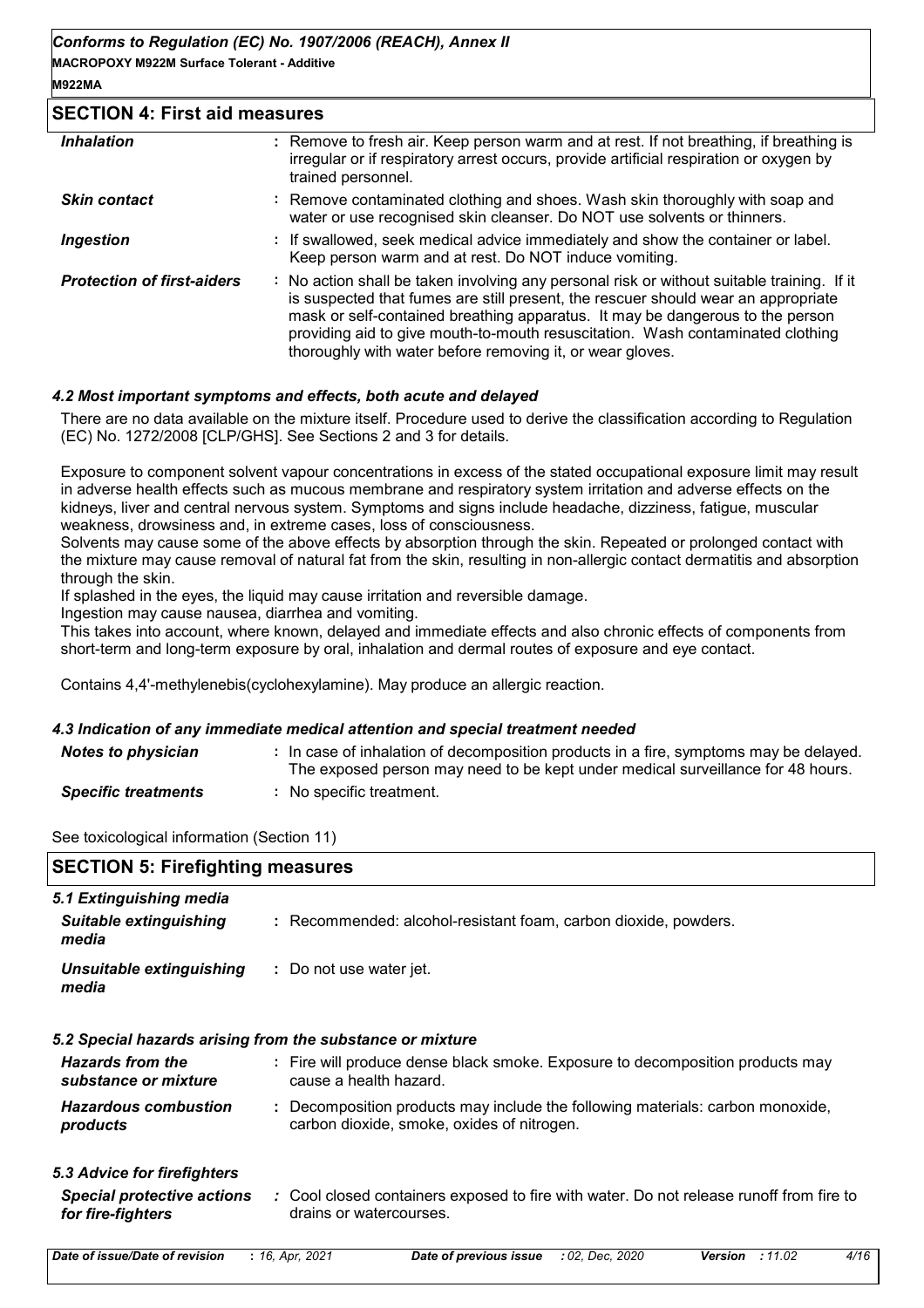*Conforms to Regulation (EC) No. 1907/2006 (REACH), Annex II*

**MACROPOXY M922M Surface Tolerant - Additive**

# **M922MA**

# **SECTION 5: Firefighting measures**

*Special protective equipment for fire-fighters* **:** Fire-fighters should wear positive pressure self-contained breathing apparatus (SCBA) and full turnout gear.

# **SECTION 6: Accidental release measures**

| 6.1 Personal precautions, protective equipment and emergency procedures |  |                                                                                                                                                                                                                                                                                    |  |
|-------------------------------------------------------------------------|--|------------------------------------------------------------------------------------------------------------------------------------------------------------------------------------------------------------------------------------------------------------------------------------|--|
| For non-emergency<br>personnel                                          |  | : Exclude sources of ignition and ventilate the area. Avoid breathing vapour or mist.<br>Refer to protective measures listed in sections 7 and 8.                                                                                                                                  |  |
|                                                                         |  | Keep unnecessary and unprotected personnel from entering.                                                                                                                                                                                                                          |  |
| For emergency responders :                                              |  | If specialised clothing is required to deal with the spillage, take note of any<br>information in Section 8 on suitable and unsuitable materials. See also the<br>information in "For non-emergency personnel".                                                                    |  |
| 6.2 Environmental<br>precautions                                        |  | : Do not allow to enter drains or watercourses. If the product contaminates lakes,<br>rivers, or sewers, inform the appropriate authorities in accordance with local<br>regulations.                                                                                               |  |
| 6.3 Methods and material<br>for containment and<br>cleaning up          |  | : Contain and collect spillage with non-combustible, absorbent material e.g. sand,<br>earth, vermiculite or diatomaceous earth and place in container for disposal<br>according to local regulations (see Section 13). Preferably clean with a detergent.<br>Avoid using solvents. |  |
| 6.4 Reference to other<br><b>sections</b>                               |  | : See Section 1 for emergency contact information.<br>See Section 8 for information on appropriate personal protective equipment.<br>See Section 13 for additional waste treatment information.                                                                                    |  |

# **SECTION 7: Handling and storage**

The information in this section contains generic advice and guidance. The list of Identified Uses in Section 1 should be consulted for any available use-specific information provided in the Exposure Scenario(s).

| 7.1 Precautions for safe<br>handling | : Prevent the creation of flammable or explosive concentrations of vapours in air and<br>avoid vapour concentrations higher than the occupational exposure limits.<br>In addition, the product should only be used in areas from which all naked lights and<br>other sources of ignition have been excluded. Electrical equipment should be<br>protected to the appropriate standard.<br>Mixture may charge electrostatically: always use earthing leads when transferring<br>from one container to another.<br>Operators should wear antistatic footwear and clothing and floors should be of the<br>conducting type.<br>Keep away from heat, sparks and flame. No sparking tools should be used.<br>Avoid contact with skin and eyes. Avoid the inhalation of dust, particulates, spray or<br>mist arising from the application of this mixture. Avoid inhalation of dust from<br>sanding.<br>Eating, drinking and smoking should be prohibited in areas where this material is<br>handled, stored and processed.<br>Put on appropriate personal protective equipment (see Section 8).<br>Never use pressure to empty. Container is not a pressure vessel.<br>Always keep in containers made from the same material as the original one.<br>Comply with the health and safety at work laws.<br>Do not allow to enter drains or watercourses.<br>Information on fire and explosion protection<br>Vapours are heavier than air and may spread along floors. Vapours may form<br>explosive mixtures with air.<br>When operators, whether spraying or not, have to work inside the spray booth,<br>ventilation is unlikely to be sufficient to control particulates and solvent vapour in all |
|--------------------------------------|---------------------------------------------------------------------------------------------------------------------------------------------------------------------------------------------------------------------------------------------------------------------------------------------------------------------------------------------------------------------------------------------------------------------------------------------------------------------------------------------------------------------------------------------------------------------------------------------------------------------------------------------------------------------------------------------------------------------------------------------------------------------------------------------------------------------------------------------------------------------------------------------------------------------------------------------------------------------------------------------------------------------------------------------------------------------------------------------------------------------------------------------------------------------------------------------------------------------------------------------------------------------------------------------------------------------------------------------------------------------------------------------------------------------------------------------------------------------------------------------------------------------------------------------------------------------------------------------------------------------------------------------------------------------------------------------|
|                                      | cases. In such circumstances they should wear a compressed air-fed respirator<br>during the spraying process and until such time as the particulates and solvent<br>vapour concentration has fallen below the exposure limits.                                                                                                                                                                                                                                                                                                                                                                                                                                                                                                                                                                                                                                                                                                                                                                                                                                                                                                                                                                                                                                                                                                                                                                                                                                                                                                                                                                                                                                                              |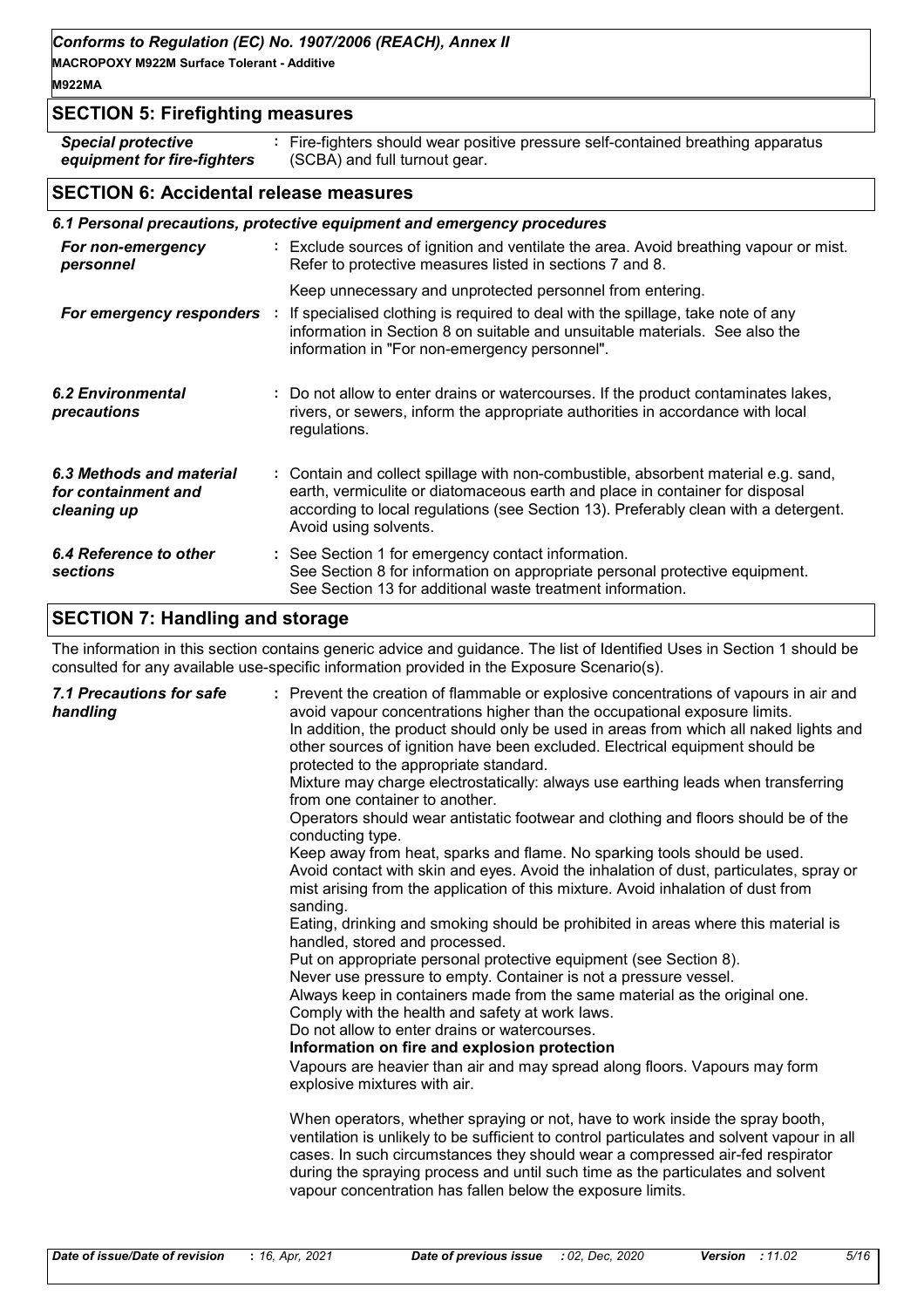# **SECTION 7: Handling and storage**

| 7.2 Conditions for safe<br>storage, including any<br>incompatibilities | : Store in accordance with local regulations.<br>Notes on joint storage<br>Keep away from: oxidizing agents, strong alkalis, strong acids.<br>Additional information on storage conditions<br>Observe label precautions. Store in a dry, cool and well-ventilated area. Keep away<br>from heat and direct sunlight. Keep away from sources of ignition. No smoking.<br>Prevent unauthorised access. Containers that have been opened must be carefully<br>resealed and kept upright to prevent leakage. |
|------------------------------------------------------------------------|---------------------------------------------------------------------------------------------------------------------------------------------------------------------------------------------------------------------------------------------------------------------------------------------------------------------------------------------------------------------------------------------------------------------------------------------------------------------------------------------------------|
|                                                                        | Contaminated absorbent material may pose the same hazard as the spilt product.<br>Store in closed original container at temperatures between 5°C and 25°C.                                                                                                                                                                                                                                                                                                                                              |
| 7.3 Specific end use(s)<br><b>Recommendations</b>                      | $:$ Not available.                                                                                                                                                                                                                                                                                                                                                                                                                                                                                      |

| $:$ Not available. |
|--------------------|
| : Not available.   |
|                    |

Good housekeeping standards, regular safe removal of waste materials and regular maintenance of spray booth filters will minimise the risks of spontaneous combustion and other fire hazards.

#### *Before use of this material please refer to the Exposure Scenario(s) if attached for the specific end use, control measures and additional PPE considerations.*

#### **SECTION 8: Exposure controls/personal protection**

The information in this section contains generic advice and guidance. The list of Identified Uses in Section 1 should be consulted for any available use-specific information provided in the Exposure Scenario(s).

#### *8.1 Control parameters*

#### **Occupational exposure limits**

| Product/ingredient name                     |           | <b>Exposure limit values</b>                                                                                                                                                                                                                                                                                                                                                                                                                                                                                                                                                                                                                                                                                                                                                                                                                                                                                                                                                                                        |  |  |
|---------------------------------------------|-----------|---------------------------------------------------------------------------------------------------------------------------------------------------------------------------------------------------------------------------------------------------------------------------------------------------------------------------------------------------------------------------------------------------------------------------------------------------------------------------------------------------------------------------------------------------------------------------------------------------------------------------------------------------------------------------------------------------------------------------------------------------------------------------------------------------------------------------------------------------------------------------------------------------------------------------------------------------------------------------------------------------------------------|--|--|
| Xylene, mixed isomers                       |           | EH40/2005 WELs (United Kingdom (UK), 1/2020). Absorbed<br>through skin.<br>STEL: 441 mg/m <sup>3</sup> 15 minutes.<br>TWA: 50 ppm 8 hours.<br>TWA: 220 mg/m <sup>3</sup> 8 hours.<br>STEL: 100 ppm 15 minutes.                                                                                                                                                                                                                                                                                                                                                                                                                                                                                                                                                                                                                                                                                                                                                                                                      |  |  |
| <b>Recommended monitoring</b><br>procedures | required. | If this product contains ingredients with exposure limits, personal, workplace<br>atmosphere or biological monitoring may be required to determine the effectiveness<br>of the ventilation or other control measures and/or the necessity to use respiratory<br>protective equipment. Reference should be made to monitoring standards, such as<br>the following: European Standard EN 689 (Workplace atmospheres - Guidance for<br>the assessment of exposure by inhalation to chemical agents for comparison with<br>limit values and measurement strategy) European Standard EN 14042 (Workplace<br>atmospheres - Guide for the application and use of procedures for the assessment<br>of exposure to chemical and biological agents) European Standard EN 482<br>(Workplace atmospheres - General requirements for the performance of procedures<br>for the measurement of chemical agents) Reference to national guidance<br>documents for methods for the determination of hazardous substances will also be |  |  |
| <b>DNELS/DMELS</b>                          |           | Regular monitoring of all work areas should be carried out at all times, including<br>areas that may not be equally ventilated.                                                                                                                                                                                                                                                                                                                                                                                                                                                                                                                                                                                                                                                                                                                                                                                                                                                                                     |  |  |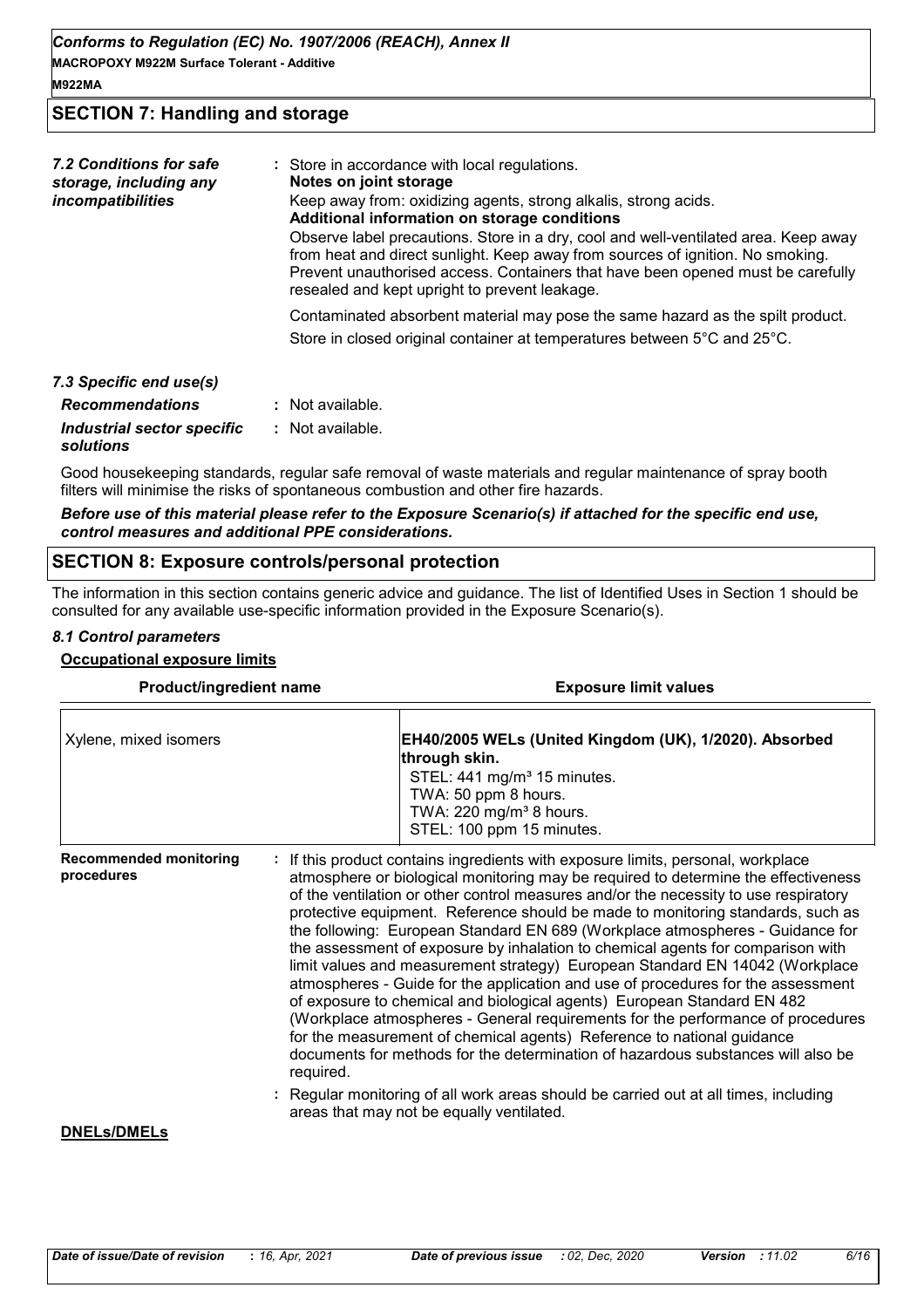# **SECTION 8: Exposure controls/personal protection**

| Product/ingredient name | <b>Type</b> | <b>Exposure</b>          | Value                  | <b>Population</b>                                       | <b>Effects</b> |
|-------------------------|-------------|--------------------------|------------------------|---------------------------------------------------------|----------------|
| Xylene, mixed isomers   | <b>DNEL</b> | ong term Dermal          | 180 mg/kg<br>bw/day    | Workers                                                 | Systemic       |
|                         | <b>DNEL</b> | ong term Dermal          | 108 mg/kg<br>bw/day    | General<br>population<br>[Human via the<br>environment] | Systemic       |
|                         | <b>DNEL</b> | ong term<br>Inhalation   | 77 mg/m <sup>3</sup>   | Workers                                                 | Systemic       |
|                         | <b>DNEL</b> | Short term<br>Inhalation | 289 mg/m $3$           | Workers                                                 | Systemic       |
|                         | <b>DNEL</b> | Short term<br>Inhalation | 289 mg/m <sup>3</sup>  | Workers                                                 | Local          |
|                         | <b>DNEL</b> | ong term<br>Inhalation   | 14.8 mg/m <sup>3</sup> | General<br>population<br>[Human via the<br>environment  | Systemic       |
|                         | <b>DNEL</b> | Short term<br>Inhalation | 174 mg/m <sup>3</sup>  | General<br>population<br>[Consumers]                    | Systemic       |
|                         | <b>DNEL</b> | Short term<br>Inhalation | 174 mg/m <sup>3</sup>  | General<br>population<br>[Consumers]                    | Local          |

#### **PNECs**

| Product/ingredient name | <b>Compartment Detail</b> | Value                | <b>Method Detail</b> |
|-------------------------|---------------------------|----------------------|----------------------|
| Xylene, mixed isomers   | Fresh water               | $0.327$ mg/l         |                      |
|                         | Marine water              | $0.327$ mg/l         |                      |
|                         | Fresh water sediment      | $12.46$ mg/l         |                      |
|                         | Sewage Treatment          | $6.58$ mg/l          |                      |
|                         | Plant                     |                      |                      |
|                         | Soil                      | $2.31 \text{ mg/kg}$ |                      |
|                         | Marine water sediment     | $12.46$ mg/l         |                      |

# *8.2 Exposure controls*

| <b>Appropriate engineering</b><br>controls |    | : Provide adequate ventilation. Where reasonably practicable, this should be<br>achieved by the use of local exhaust ventilation and good general extraction. If<br>these are not sufficient to maintain concentrations of particulates and solvent<br>vapours below the OEL, suitable respiratory protection must be worn.<br>: Users are advised to consider national Occupational Exposure Limits or other<br>equivalent values.                                         |
|--------------------------------------------|----|-----------------------------------------------------------------------------------------------------------------------------------------------------------------------------------------------------------------------------------------------------------------------------------------------------------------------------------------------------------------------------------------------------------------------------------------------------------------------------|
| <b>Individual protection measures</b>      |    |                                                                                                                                                                                                                                                                                                                                                                                                                                                                             |
| <b>Hygiene measures</b>                    |    | : Wash hands, forearms and face thoroughly after handling chemical products, before<br>eating, smoking and using the lavatory and at the end of the working period.<br>Appropriate techniques should be used to remove potentially contaminated clothing.<br>Contaminated work clothing should not be allowed out of the workplace. Wash<br>contaminated clothing before reusing. Ensure that eyewash stations and safety<br>showers are close to the workstation location. |
| <b>Eye/face protection</b>                 |    | : Use safety eyewear designed to protect against splash of liquids.                                                                                                                                                                                                                                                                                                                                                                                                         |
| <b>Skin protection</b>                     |    |                                                                                                                                                                                                                                                                                                                                                                                                                                                                             |
| <b>Hand protection</b>                     | ÷. | Wear suitable gloves tested to EN374.                                                                                                                                                                                                                                                                                                                                                                                                                                       |
| <b>Gloves</b>                              |    |                                                                                                                                                                                                                                                                                                                                                                                                                                                                             |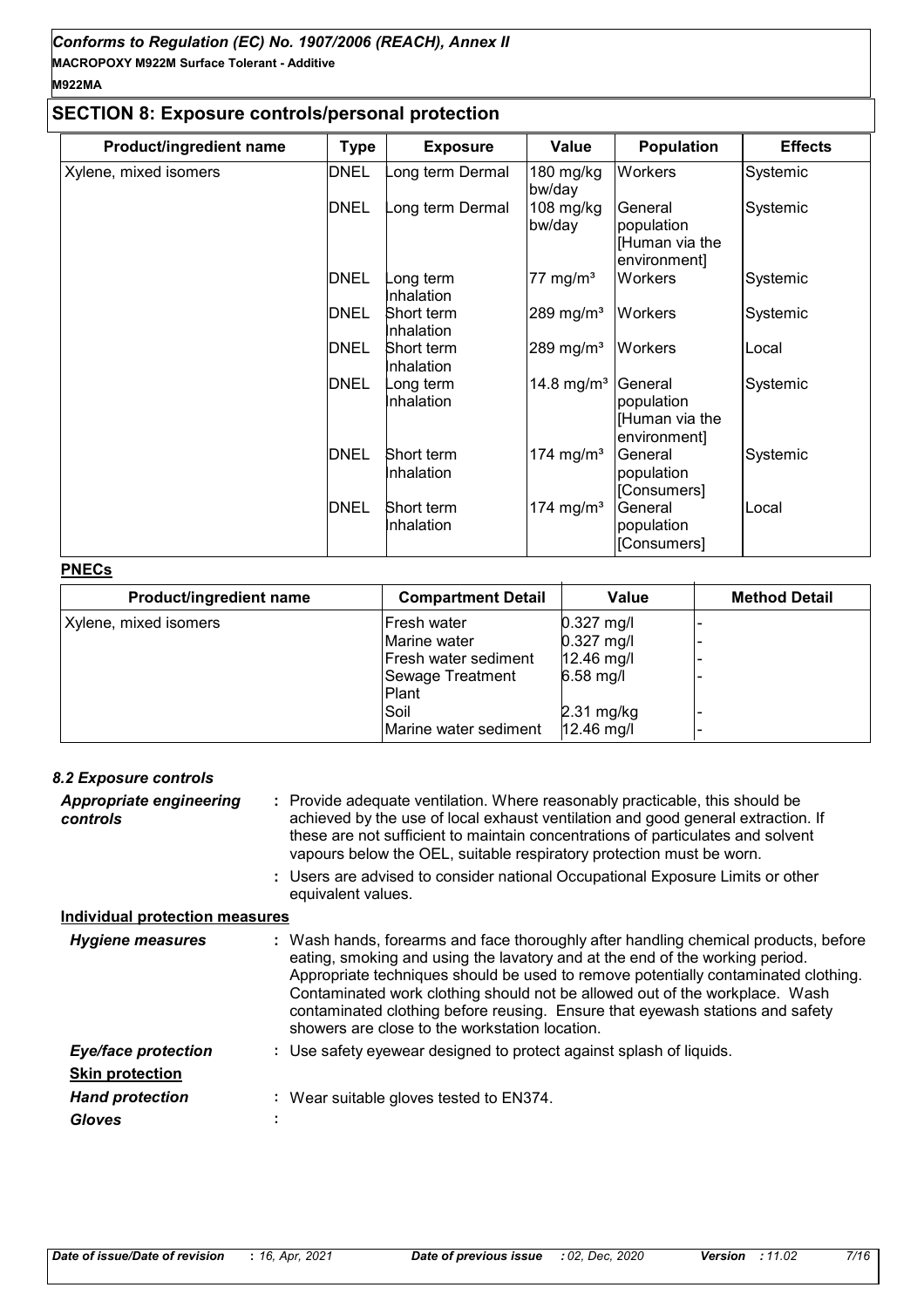# **SECTION 8: Exposure controls/personal protection**

|                                           | Gloves for term exposure/splash protection (less than 10 min): Nitrile>0.12 mm<br>Gloves for splash protection need to be changed immediately when in contact with<br>chemicals.<br>Gloves for repeated or prolonged exposure (breakthrough time > 240 min.) When<br>the hazardous ingredients in Section 3 contain any of the following: Aromatic<br>solvents (Xylene, Toluene) or Aliphatic solvents or Mineral Oil use: Polyvinyl alcohol<br>(PVA) gloves 0.2-0.3 mm Otherwise use: Butyl gloves >0.3 mm For long term<br>exposure or spills (breakthrough time >480 min.): Use PE laminated gloves as<br>under gloves<br>Due to many conditions (e.g. temperature, abrasion) the practical usage of a<br>chemical protective glove in practice may be much shorter than the permeation time<br>determined through testing.<br>The recommendation for the type or types of glove to usewhen handling this product<br>is based on information from the following source: Solvent resin manufacturers and<br>European Solvents Industry Group (ESIG).<br>There is no one glove material or combination of materials that will give unlimited<br>resistance to any individual or combination of chemicals.<br>The breakthrough time must be greater than the end use time of the product.<br>The instructions and information provided by the glove manufacturer on use,<br>storage, maintenance and replacement must be followed.<br>Gloves should be replaced regularly and if there is any sign of damage to the glove<br>material.<br>Always ensure that gloves are free from defects and that they are stored and used<br>correctly.<br>The performance or effectiveness of the glove may be reduced by physical/chemical<br>damage and poor maintenance.<br>Barrier creams may help to protect the exposed areas of the skin but should not be<br>applied once exposure has occurred.<br>The user must check that the final choice of type of glove selected for handling this<br>product is the most appropriate and takes into account the particular conditions of |
|-------------------------------------------|-----------------------------------------------------------------------------------------------------------------------------------------------------------------------------------------------------------------------------------------------------------------------------------------------------------------------------------------------------------------------------------------------------------------------------------------------------------------------------------------------------------------------------------------------------------------------------------------------------------------------------------------------------------------------------------------------------------------------------------------------------------------------------------------------------------------------------------------------------------------------------------------------------------------------------------------------------------------------------------------------------------------------------------------------------------------------------------------------------------------------------------------------------------------------------------------------------------------------------------------------------------------------------------------------------------------------------------------------------------------------------------------------------------------------------------------------------------------------------------------------------------------------------------------------------------------------------------------------------------------------------------------------------------------------------------------------------------------------------------------------------------------------------------------------------------------------------------------------------------------------------------------------------------------------------------------------------------------------------------------------------------------------------------------------------------------------------|
| <b>Body protection</b>                    | use, as included in the user's risk assessment.<br>: Personnel should wear antistatic clothing made of natural fibres or of high-<br>temperature-resistant synthetic fibres.                                                                                                                                                                                                                                                                                                                                                                                                                                                                                                                                                                                                                                                                                                                                                                                                                                                                                                                                                                                                                                                                                                                                                                                                                                                                                                                                                                                                                                                                                                                                                                                                                                                                                                                                                                                                                                                                                                |
|                                           | : Personal protective equipment for the body should be selected based on the task<br>being performed and the risks involved and should be approved by a specialist<br>before handling this product. When there is a risk of ignition from static electricity,<br>wear anti-static protective clothing. For the greatest protection from static<br>discharges, clothing should include anti-static overalls, boots and gloves. Refer to<br>European Standard EN 1149 for further information on material and design<br>requirements and test methods.                                                                                                                                                                                                                                                                                                                                                                                                                                                                                                                                                                                                                                                                                                                                                                                                                                                                                                                                                                                                                                                                                                                                                                                                                                                                                                                                                                                                                                                                                                                        |
| <b>Other skin protection</b>              | : Appropriate footwear and any additional skin protection measures should be<br>selected based on the task being performed and the risks involved and should be<br>approved by a specialist before handling this product.                                                                                                                                                                                                                                                                                                                                                                                                                                                                                                                                                                                                                                                                                                                                                                                                                                                                                                                                                                                                                                                                                                                                                                                                                                                                                                                                                                                                                                                                                                                                                                                                                                                                                                                                                                                                                                                   |
| <b>Respiratory protection</b>             | : Application methods:<br>Brush or roller. Approved/certified respirator with organic vapour cartridge. Filter type:<br>A2 P2 (EN14387).<br>Manual spraying. Use a properly fitted, air-purifying or air-fed respirator complying<br>with an approved standard if a risk assessment indicates this is necessary.                                                                                                                                                                                                                                                                                                                                                                                                                                                                                                                                                                                                                                                                                                                                                                                                                                                                                                                                                                                                                                                                                                                                                                                                                                                                                                                                                                                                                                                                                                                                                                                                                                                                                                                                                            |
| <b>Environmental exposure</b><br>controls | : Do not allow to enter drains or watercourses.                                                                                                                                                                                                                                                                                                                                                                                                                                                                                                                                                                                                                                                                                                                                                                                                                                                                                                                                                                                                                                                                                                                                                                                                                                                                                                                                                                                                                                                                                                                                                                                                                                                                                                                                                                                                                                                                                                                                                                                                                             |

*Before use of this material please refer to the Exposure Scenario(s) if attached for the specific end use, control measures and additional PPE considerations. The information contained in this safety data sheet does not constitute the user's own assessment of workplace risks, as required by other health and safety legislation. The provisions of the national health and safety at work regulations apply to the use of this product at work.*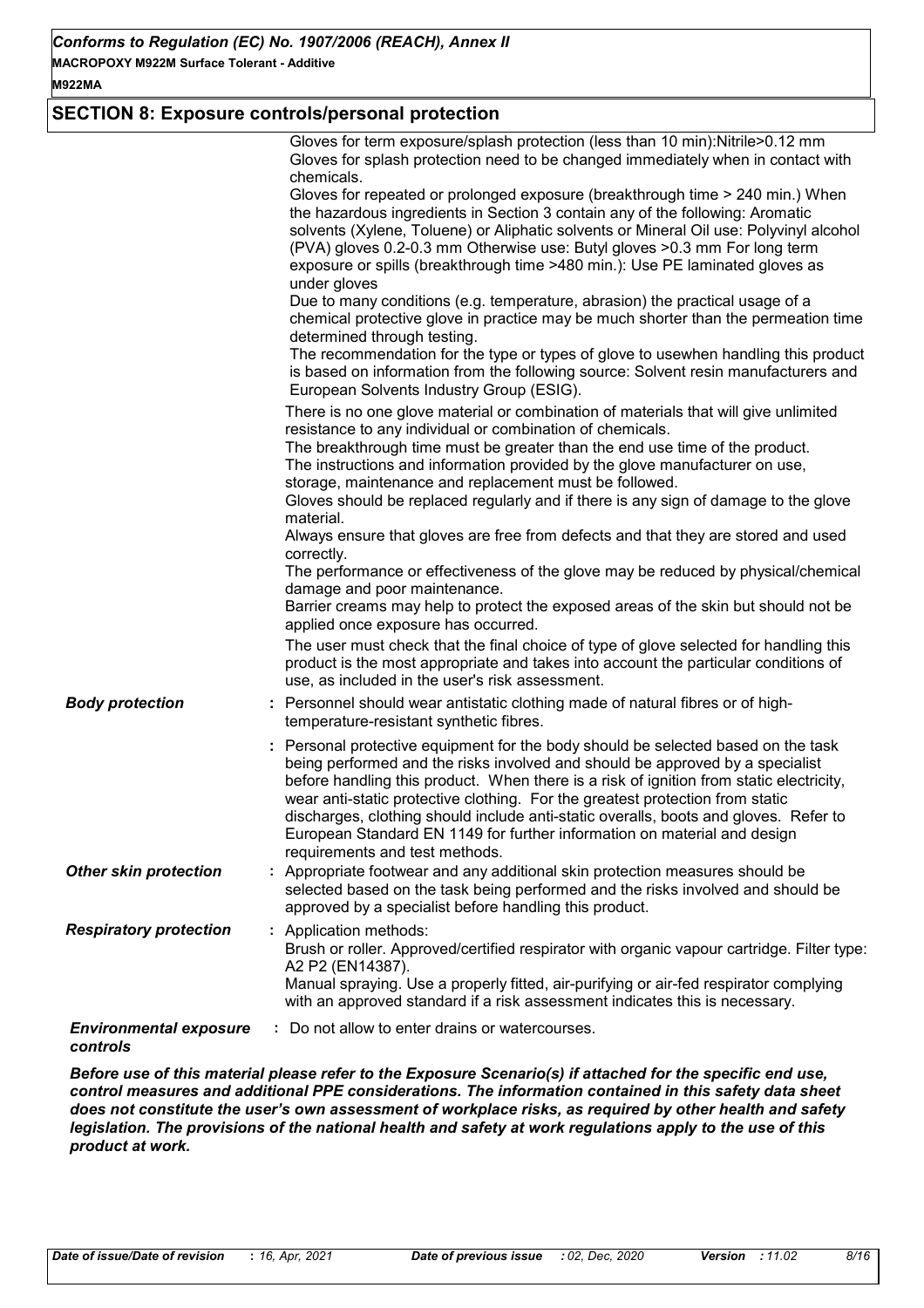# **SECTION 9: Physical and chemical properties**

# *9.1 Information on basic physical and chemical properties*

#### **Appearance**

| <b>Physical state</b>                                  | : Liquid.                                                                                        |
|--------------------------------------------------------|--------------------------------------------------------------------------------------------------|
| <b>Colour</b>                                          | : Colourless.                                                                                    |
| <b>Odour</b>                                           | : Paint                                                                                          |
| <b>Odour threshold</b>                                 | : Not Available (Not Tested).                                                                    |
| рH                                                     | : Not applicable.                                                                                |
| <b>Melting point/freezing point</b>                    | : Not relevant/applicable due to nature of the product.                                          |
| Initial boiling point and<br>boiling range             | $: 138^{\circ}$ C                                                                                |
| <b>Flash point</b>                                     | : Closed cup: 23°C [Pensky-Martens Closed Cup]                                                   |
| <b>Evaporation rate</b>                                | $: 0.53$ (butyl acetate = 1)                                                                     |
| <b>Flammability (solid, gas)</b>                       | : Not relevant/applicable due to nature of the product.                                          |
| <b>Upper/lower flammability or</b><br>explosive limits | : LEL: 1% (Xylene, mixed isomers)<br>UEL: 13% (Phenylmethanol)                                   |
| <b>Vapour pressure</b>                                 | : $0.79$ kPa [at 20 $^{\circ}$ C]                                                                |
| Vapour density                                         | $: 3.66$ [Air = 1]                                                                               |
| <b>Relative density</b>                                | : 1.01                                                                                           |
| Solubility(ies)                                        | : Not relevant/applicable due to nature of the product.                                          |
| water                                                  | <b>Partition coefficient: n-octanol/</b> : Not relevant/applicable due to nature of the product. |
| <b>Auto-ignition temperature</b>                       | : Not relevant/applicable due to nature of the product.                                          |
| <b>Decomposition temperature</b>                       | Not relevant/applicable due to nature of the product.                                            |
| <b>Viscosity</b>                                       | : Kinematic (40 $^{\circ}$ C): >0.205 cm <sup>2</sup> /s                                         |
| <b>Explosive properties</b>                            | : Under normal conditions of storage and use, hazardous reactions will not occur.                |
| <b>Oxidising properties</b>                            | : Under normal conditions of storage and use, hazardous reactions will not occur.                |

# **SECTION 10: Stability and reactivity**

| 10.1 Reactivity                            | : No specific test data related to reactivity available for this product or its ingredients.                                        |
|--------------------------------------------|-------------------------------------------------------------------------------------------------------------------------------------|
| <b>10.2 Chemical stability</b>             | : Stable under recommended storage and handling conditions (see Section 7).                                                         |
| 10.3 Possibility of<br>hazardous reactions | : Under normal conditions of storage and use, hazardous reactions will not occur.                                                   |
| 10.4 Conditions to avoid                   | : When exposed to high temperatures may produce hazardous decomposition<br>products.                                                |
| 10.5 Incompatible materials                | : Keep away from the following materials to prevent strong exothermic reactions:<br>oxidizing agents, strong alkalis, strong acids. |
| 10.6 Hazardous<br>decomposition products   | : Decomposition products may include the following materials: carbon monoxide,<br>carbon dioxide, smoke, oxides of nitrogen.        |
|                                            | Batanta Baatian 7. HANDI BIG AND GTODAGE and Baatian B. EVBORHDE CONTROL BIREBOOMAL                                                 |

*Refer to Section 7: HANDLING AND STORAGE and Section 8: EXPOSURE CONTROLS/PERSONAL PROTECTION for additional handling information and protection of employees.*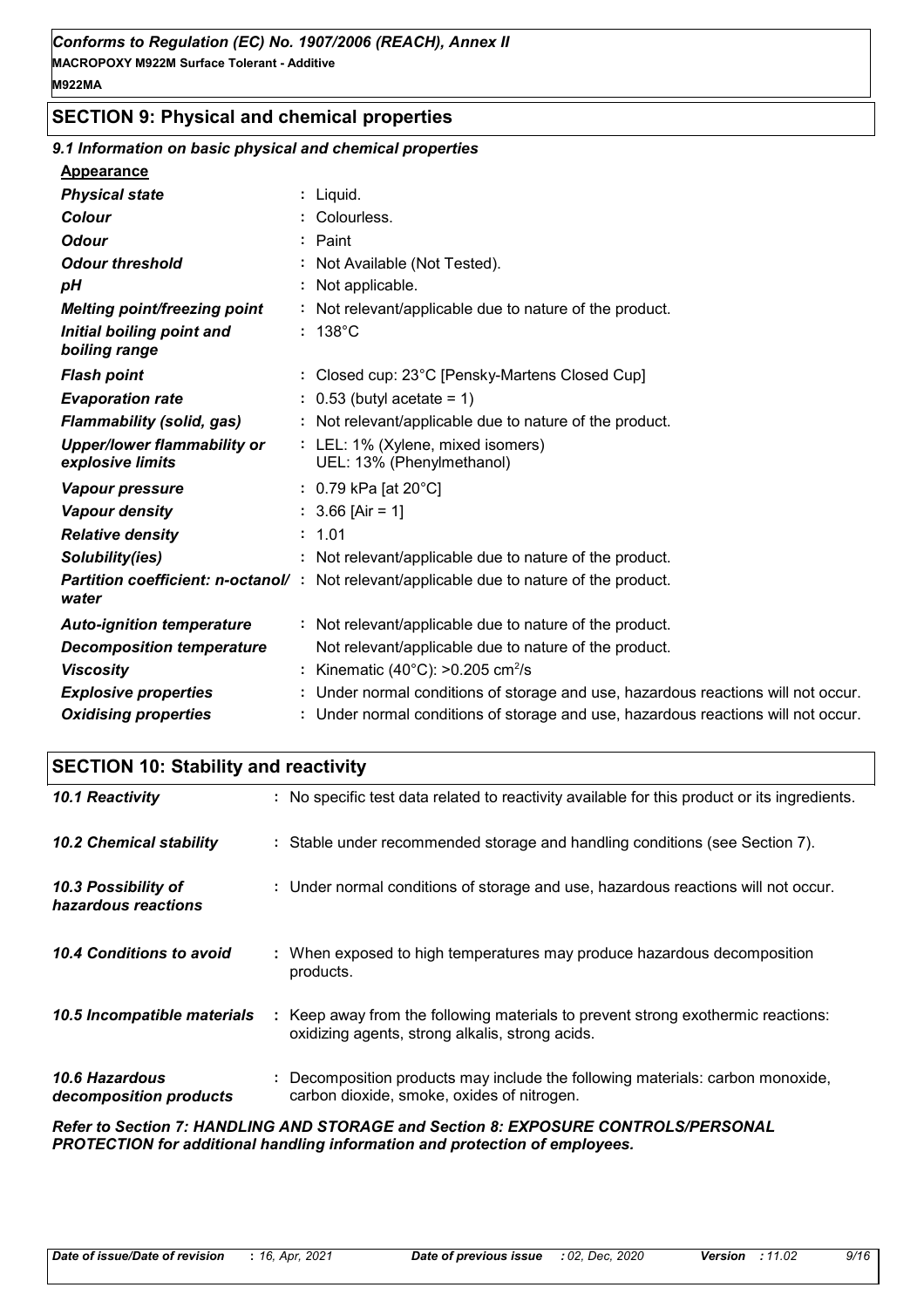# **SECTION 11: Toxicological information**

#### *11.1 Information on toxicological effects*

There are no data available on the mixture itself. Procedure used to derive the classification according to Regulation (EC) No. 1272/2008 [CLP/GHS]. See Sections 2 and 3 for details.

Exposure to component solvent vapour concentrations in excess of the stated occupational exposure limit may result in adverse health effects such as mucous membrane and respiratory system irritation and adverse effects on the kidneys, liver and central nervous system. Symptoms and signs include headache, dizziness, fatigue, muscular weakness, drowsiness and, in extreme cases, loss of consciousness.

Solvents may cause some of the above effects by absorption through the skin. Repeated or prolonged contact with the mixture may cause removal of natural fat from the skin, resulting in non-allergic contact dermatitis and absorption through the skin.

If splashed in the eyes, the liquid may cause irritation and reversible damage.

Ingestion may cause nausea, diarrhea and vomiting.

This takes into account, where known, delayed and immediate effects and also chronic effects of components from short-term and long-term exposure by oral, inhalation and dermal routes of exposure and eve contact.

Contains 4,4'-methylenebis(cyclohexylamine). May produce an allergic reaction.

#### **Acute toxicity**

| <b>Product/ingredient name</b> | <b>Result</b>        | <b>Species</b> | <b>Dose</b> | <b>Exposure</b> |
|--------------------------------|----------------------|----------------|-------------|-----------------|
| Phenylmethanol                 | LD50 Dermal          | Rabbit         | 2000 mg/kg  |                 |
|                                | LD50 Oral            | Rat            | 1230 mg/kg  |                 |
| 4-Nonylphenol                  | LD50 Oral            | Rat            | 1300 mg/kg  |                 |
| Xylene, mixed isomers          | LC50 Inhalation Gas. | Rat            | 6700 ppm    | 4 hours         |
|                                | LD50 Oral            | Rat            | 4300 mg/kg  |                 |

#### **Acute toxicity estimates**

| Route                | <b>ATE value</b> |
|----------------------|------------------|
| Oral                 | 790.31 mg/kg     |
| Dermal               | 22736.67 mg/kg   |
| Inhalation (gases)   | 138486.98 ppm    |
| Inhalation (vapours) | 29.16 mg/l       |

#### **Irritation/Corrosion**

| Product/ingredient name    | <b>Result</b>            | <b>Species</b> | <b>Score</b>             | <b>Exposure</b>     | <b>Observation</b> |
|----------------------------|--------------------------|----------------|--------------------------|---------------------|--------------------|
| Phenylmethanol             | Skin - Mild irritant     | Man            |                          | 48 hours 16         |                    |
|                            |                          |                |                          | mg                  |                    |
|                            | Skin - Moderate irritant | Pig            |                          | 100 %               |                    |
|                            | Skin - Moderate irritant | Rabbit         | $\overline{\phantom{a}}$ | 24 hours 100        |                    |
|                            |                          |                |                          | mg                  |                    |
| 4-Nonylphenol              | Eyes - Severe irritant   | Rabbit         |                          | $100$ mg            |                    |
|                            | Skin - Severe irritant   | Rabbit         |                          | 24 hours 500        |                    |
|                            |                          |                |                          | mg                  |                    |
| Xylene, mixed isomers      | Eyes - Mild irritant     | Rabbit         |                          | 87 mg               |                    |
|                            | Eyes - Severe irritant   | Rabbit         |                          | 24 hours 5          |                    |
|                            |                          |                |                          | mg                  |                    |
|                            | Skin - Mild irritant     | Rat            | $\overline{\phantom{a}}$ | 8 hours 60 uL     - |                    |
|                            | Skin - Moderate irritant | Rabbit         | $\blacksquare$           | 24 hours 500   -    |                    |
|                            |                          |                |                          | mg                  |                    |
|                            | Skin - Moderate irritant | Rabbit         | $\overline{\phantom{a}}$ | 100 %               |                    |
| Methylenedicyclohexylamine | Eyes - Severe irritant   | Rabbit         | $\overline{\phantom{a}}$ | 24 hours 10         |                    |
|                            |                          |                |                          | luL                 |                    |
| <b>Conclusion/Summary</b>  | : Not available.         |                |                          |                     |                    |
| <b>Sensitisation</b>       |                          |                |                          |                     |                    |
| Alo data available         |                          |                |                          |                     |                    |

No data available

#### *Conclusion/Summary* **:** Not available.

#### **Mutagenicity**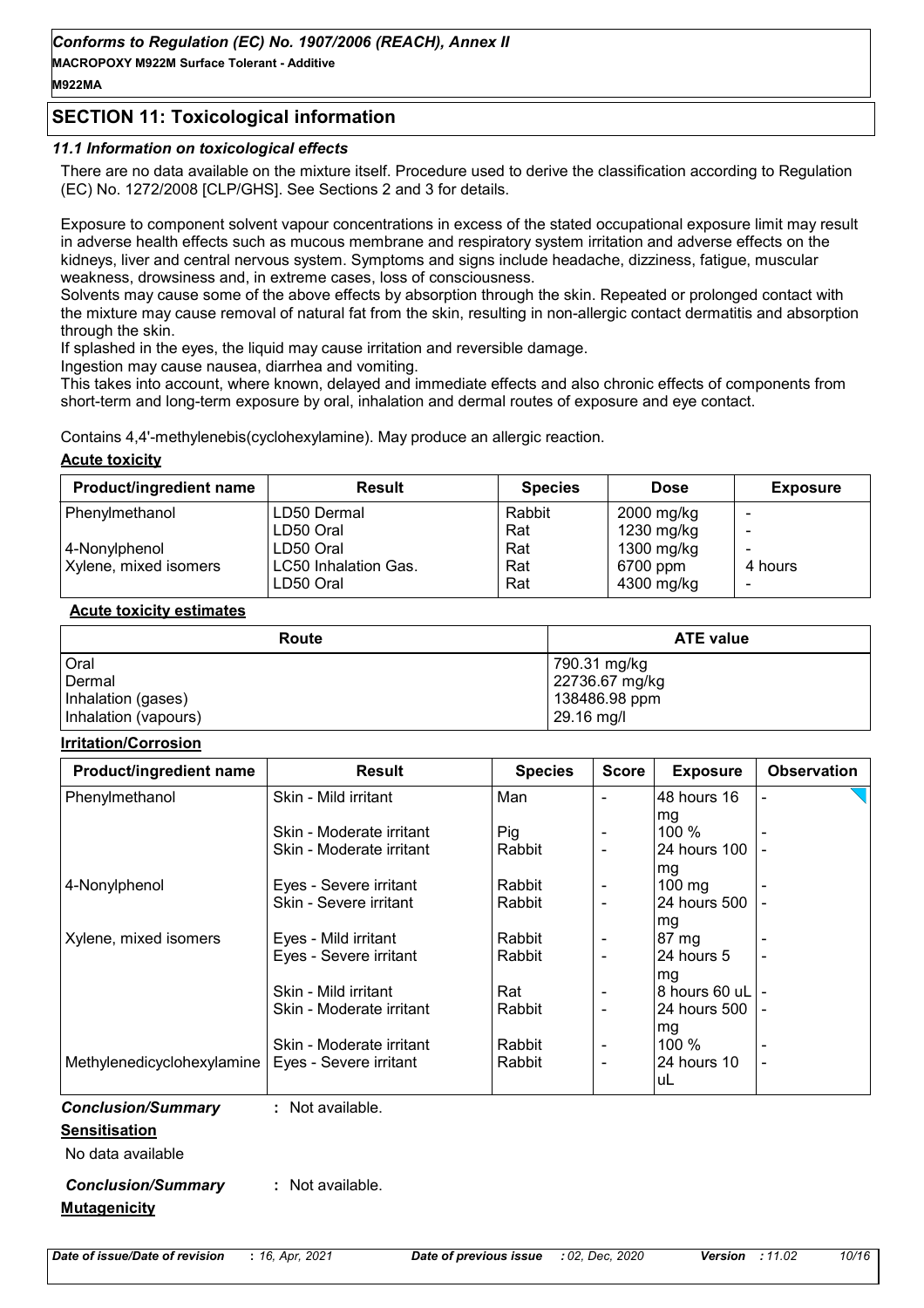# **SECTION 11: Toxicological information**

No data available

#### **Carcinogenicity**

No data available

#### **Reproductive toxicity**

No data available

#### **Teratogenicity**

No data available

#### **Specific target organ toxicity (single exposure)**

| Product/ingredient name | Category   | Route of<br>exposure | <b>Target organs</b>            |
|-------------------------|------------|----------------------|---------------------------------|
| Xylene, mixed isomers   | Category 3 |                      | Respiratory tract<br>irritation |

#### **Specific target organ toxicity (repeated exposure)**

| Product/ingredient name    | Category   | <b>Route of</b><br>exposure | <b>Target organs</b> |
|----------------------------|------------|-----------------------------|----------------------|
| Amino Polymer              | Category 2 | oral                        |                      |
| Xylene, mixed isomers      | Category 2 |                             |                      |
| Methylenedicyclohexylamine | Category 2 | oral                        |                      |

### **Aspiration hazard**

| <b>Product/ingredient name</b> | <b>Result</b>                         |
|--------------------------------|---------------------------------------|
| Xylene, mixed isomers          | <b>ASPIRATION HAZARD - Category 1</b> |

#### *Other information* **:** : Not available.

# **SECTION 12: Ecological information**

#### *12.1 Toxicity*

There are no data available on the mixture itself. Do not allow to enter drains or watercourses.

Procedure used to derive the classification according to Regulation (EC) No. 1272/2008 [CLP/GHS]. See Sections 2 and 3 for details.

| <b>Product/ingredient name</b> | <b>Result</b>                        | <b>Species</b>                             | <b>Exposure</b>  |
|--------------------------------|--------------------------------------|--------------------------------------------|------------------|
| Phenylmethanol                 | Acute LC50 10000 µg/l Fresh water    | Fish - Lepomis macrochirus                 | 96 hours $\sqrt$ |
| 4-Nonylphenol                  | Acute EC50 0.03 mg/l Marine water    | Algae - Skeletonema costatum               | 72 hours         |
|                                | Acute EC50 0.027 mg/l Marine water   | Algae - Skeletonema costatum               | 96 hours         |
|                                | Acute EC50 0.044 mg/l                | Crustaceans - Moina                        | 48 hours         |
|                                |                                      | macrocopa                                  |                  |
|                                | Acute LC50 17 µg/l Marine water      | Fish - Pleuronectes americanus<br>- Larvae | 96 hours         |
|                                | Chronic EC10 0.012 mg/l Marine water | Algae - Skeletonema costatum               | 96 hours         |
|                                | Chronic NOEC 5 µg/l Fresh water      | Crustaceans - Gammarus<br>fossarum - Adult | 21 days          |
|                                | Chronic NOEC 7.4 µg/l Fresh water    | Fish - Pimephales promelas -<br>Embryo     | 33 days          |
| Xylene, mixed isomers          | Acute LC50 8500 µg/l Marine water    | Crustaceans - Palaemonetes<br>pugio        | 48 hours         |
|                                | Acute LC50 13400 µg/l Fresh water    | Fish - Pimephales promelas                 | 96 hours         |

#### *12.2 Persistence and degradability*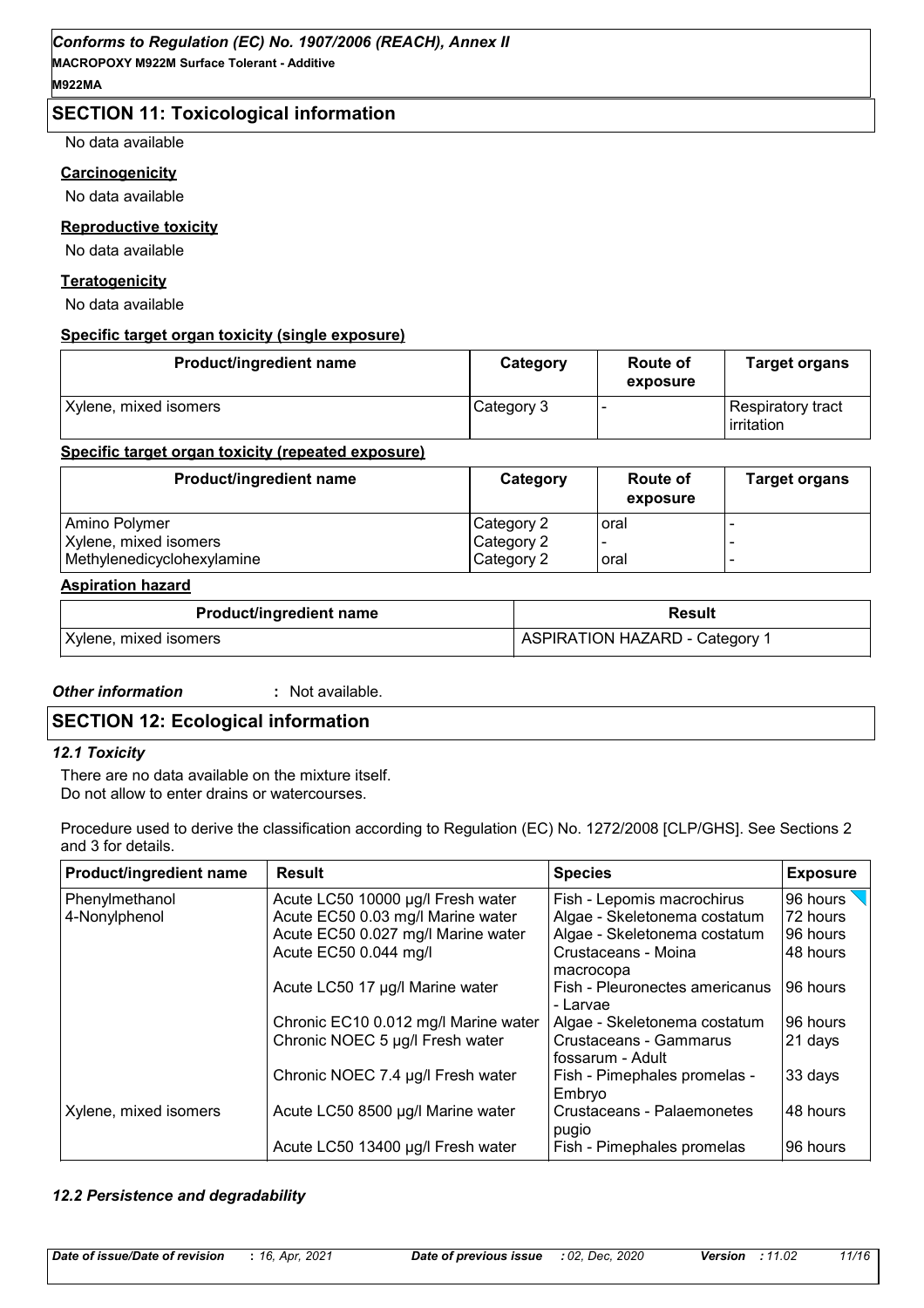# **SECTION 12: Ecological information**

| Product/ingredient name                 | Test                     | <b>Result</b> |                   | <b>Dose</b> |                    | Inoculum                |
|-----------------------------------------|--------------------------|---------------|-------------------|-------------|--------------------|-------------------------|
| No data available                       |                          |               |                   |             |                    |                         |
| <b>Conclusion/Summary</b>               | : Not available.         |               |                   |             |                    |                         |
| Product/ingredient name                 | <b>Aquatic half-life</b> |               | <b>Photolysis</b> |             |                    | <b>Biodegradability</b> |
| Phenylmethanol<br>Xylene, mixed isomers |                          |               |                   |             | Readily<br>Readily |                         |

#### *12.3 Bioaccumulative potential*

| <b>Product/ingredient name</b> | ⊺LoɑP <sub>ow</sub> | <b>BCF</b>  | <b>Potential</b> |
|--------------------------------|---------------------|-------------|------------------|
| 4-Nonylphenol                  |                     | 740         | high             |
| Xylene, mixed isomers          |                     | 8.1 to 25.9 | low              |

| 12.4 Mobility in soil                            |                  |
|--------------------------------------------------|------------------|
| <b>Soil/water partition</b><br>coefficient (Koc) | : Not available. |
| <b>Mobility</b>                                  | : Not available. |

#### *12.5 Results of PBT and vPvB assessment*

This mixture does not contain any substances that are assessed to be a PBT or a vPvB.

| 12.6 Other adverse effects | No known significant effects or critical hazards.                                                      |
|----------------------------|--------------------------------------------------------------------------------------------------------|
|                            | : Avoid dispersal of spilt material and runoff and contact with soil, waterways, drains<br>and sewers. |
|                            |                                                                                                        |

# **SECTION 13: Disposal considerations**

| 13.1 Waste treatment methods      |                                                                                                                                                                                                                                                                                                                                                                                                                                                                                                                                                      |
|-----------------------------------|------------------------------------------------------------------------------------------------------------------------------------------------------------------------------------------------------------------------------------------------------------------------------------------------------------------------------------------------------------------------------------------------------------------------------------------------------------------------------------------------------------------------------------------------------|
| <b>Product</b>                    |                                                                                                                                                                                                                                                                                                                                                                                                                                                                                                                                                      |
| <b>Methods of disposal</b>        | : The generation of waste should be avoided or minimised wherever possible.<br>Disposal of this product, solutions and any by-products should at all times comply<br>with the requirements of environmental protection and waste disposal legislation<br>and any regional local authority requirements. Dispose of surplus and non-<br>recyclable products via a licensed waste disposal contractor. Waste should not be<br>disposed of untreated to the sewer unless fully compliant with the requirements of<br>all authorities with jurisdiction. |
| Hazardous waste                   | : Yes                                                                                                                                                                                                                                                                                                                                                                                                                                                                                                                                                |
| European waste<br>catalogue (EWC) | : waste paint and varnish containing organic solvents or other hazardous substances<br>08 01 11*                                                                                                                                                                                                                                                                                                                                                                                                                                                     |
| <b>Disposal considerations</b>    | : Do not allow to enter drains or watercourses.<br>Dispose of according to all federal, state and local applicable regulations.<br>If this product is mixed with other wastes, the original waste product code may no<br>longer apply and the appropriate code should be assigned.<br>For further information, contact your local waste authority.                                                                                                                                                                                                   |
| Packaging                         |                                                                                                                                                                                                                                                                                                                                                                                                                                                                                                                                                      |
| <b>Methods of disposal</b>        | : The generation of waste should be avoided or minimised wherever possible. Waste<br>packaging should be recycled. Incineration or landfill should only be considered<br>when recycling is not feasible.                                                                                                                                                                                                                                                                                                                                             |
| <b>Disposal considerations</b>    | : Using information provided in this safety data sheet, advice should be obtained from<br>the relevant waste authority on the classification of empty containers. Empty<br>containers must be scrapped or reconditioned. Dispose of containers contaminated<br>by the product in accordance with local or national legal provisions.                                                                                                                                                                                                                 |

| Date of issue/Date of revision | : 16, Apr, 2021 | Date of previous issue : 02, Dec, 2020 | <b>Version</b> : 11.02 | 12/16 |
|--------------------------------|-----------------|----------------------------------------|------------------------|-------|
|                                |                 |                                        |                        |       |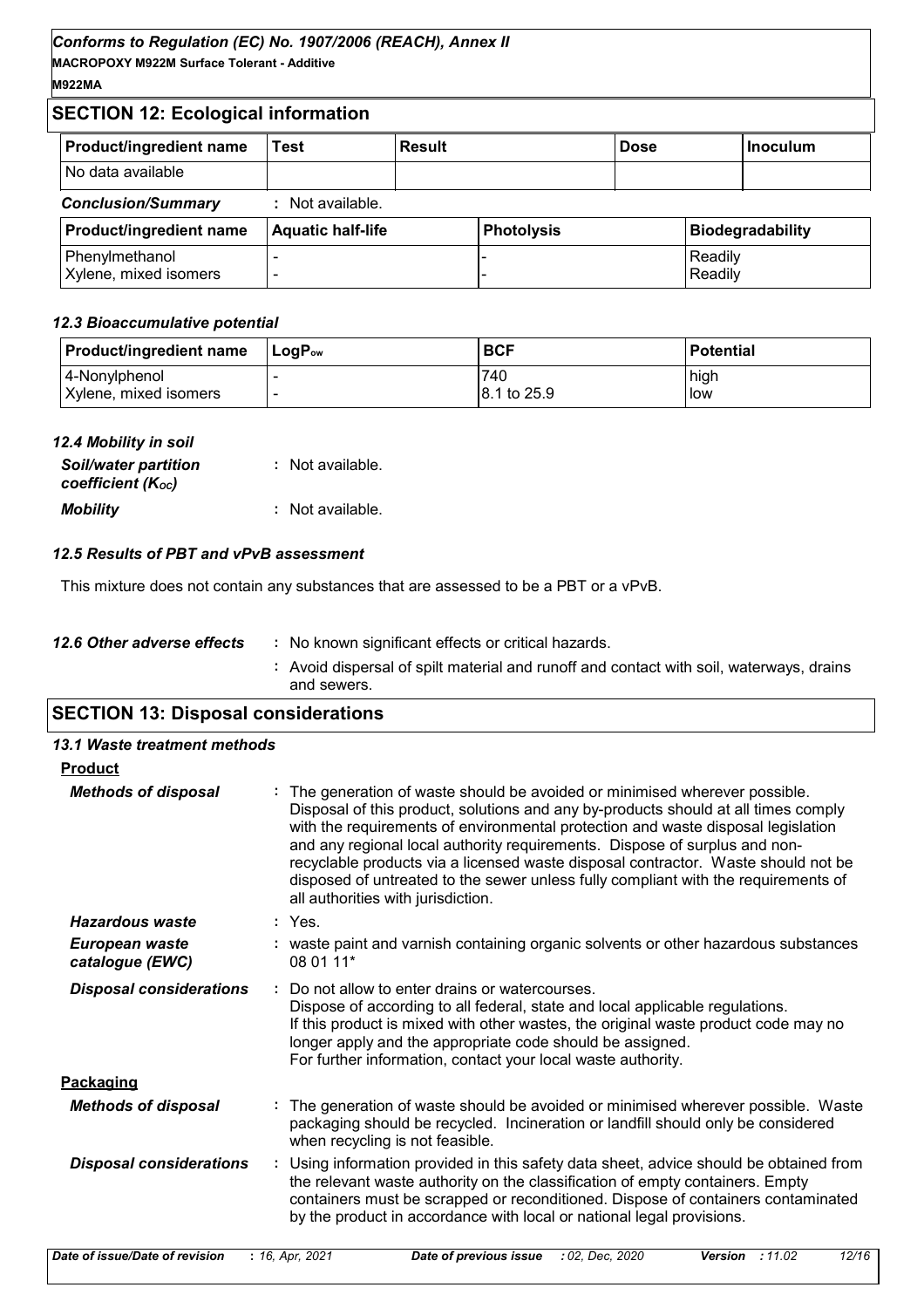# **SECTION 13: Disposal considerations**

| European waste             | packaging containing residues of or contaminated by hazardous substances 1501                                                                                                                                                                                                                                                                                                                                                                                                                                                                                 |
|----------------------------|---------------------------------------------------------------------------------------------------------------------------------------------------------------------------------------------------------------------------------------------------------------------------------------------------------------------------------------------------------------------------------------------------------------------------------------------------------------------------------------------------------------------------------------------------------------|
| catalogue (EWC)            | $10*$                                                                                                                                                                                                                                                                                                                                                                                                                                                                                                                                                         |
| <b>Special precautions</b> | : This material and its container must be disposed of in a safe way. Care should be<br>taken when handling emptied containers that have not been cleaned or rinsed out.<br>Empty containers or liners may retain some product residues. Vapour from product<br>residues may create a highly flammable or explosive atmosphere inside the<br>container. Do not cut, weld or grind used containers unless they have been cleaned<br>thoroughly internally. Avoid dispersal of spilt material and runoff and contact with<br>soil, waterways, drains and sewers. |

# **SECTION 14: Transport information**

|                                  | <b>ADR/RID</b>                                                                                                                       | <b>IMDG</b>                                                                                                                             | <b>IATA</b>                                                                                                          |
|----------------------------------|--------------------------------------------------------------------------------------------------------------------------------------|-----------------------------------------------------------------------------------------------------------------------------------------|----------------------------------------------------------------------------------------------------------------------|
| 14.1 UN number                   | <b>UN3469</b>                                                                                                                        | <b>UN3469</b>                                                                                                                           | <b>UN3469</b>                                                                                                        |
| 14.2 UN proper<br>shipping name  | PAINT RELATED MATERIAL,<br>FLAMMABLE, CORROSIVE                                                                                      | PAINT RELATED MATERIAL,<br>FLAMMABLE, CORROSIVE.<br>Marine pollutant<br>(4-Nonylphenol)                                                 | PAINT RELATED MATERIAL,<br>FLAMMABLE, CORROSIVE                                                                      |
| 14.3 Transport                   | 3(8)                                                                                                                                 | 3(8)                                                                                                                                    | 3(8)                                                                                                                 |
| Hazard Class(es)/<br>Label(s)    | $\bigstar$                                                                                                                           | $\mathbf{F}$                                                                                                                            |                                                                                                                      |
| 14.4 Packing<br>group            | $\mathbf{III}$                                                                                                                       | $\mathbf{III}$                                                                                                                          | III                                                                                                                  |
| 14.5<br>Environmental<br>hazards | Yes.                                                                                                                                 | Yes.                                                                                                                                    | Yes. The environmentally<br>hazardous substance mark is<br>not required.                                             |
| <b>Additional</b><br>information | The environmentally<br>hazardous substance mark is<br>not required when transported<br>in sizes of ≤5 L or ≤5 kg.<br>Tunnel code D/E | The marine pollutant mark is<br>not required when transported<br>in sizes of ≤5 L or ≤5 kg.<br><b>Emergency schedules F-E,</b><br>$S-C$ | The environmentally<br>hazardous substance mark<br>may appear if required by<br>other transportation<br>regulations. |

*user*

14.6 Special precautions for : Transport within user's premises: always transport in closed containers that are upright and secure. Ensure that persons transporting the product know what to do in the event of an accident or spillage.

*14.7 Transport in bulk according to IMO instruments* **:** Not applicable.

*Multi-modal shipping descriptions are provided for informational purposes and do not consider container sizes. The presence of a shipping description for a particular mode of transport (sea, air, etc.), does not indicate that the product is packaged suitably for that mode of transport. All packaging must be reviewed for suitability prior to shipment, and compliance with the applicable regulations is the sole responsibility of the person offering the product for transport. People loading and unloading dangerous goods must be trained on all of the risks deriving from the substances and on all actions in case of emergency situations.*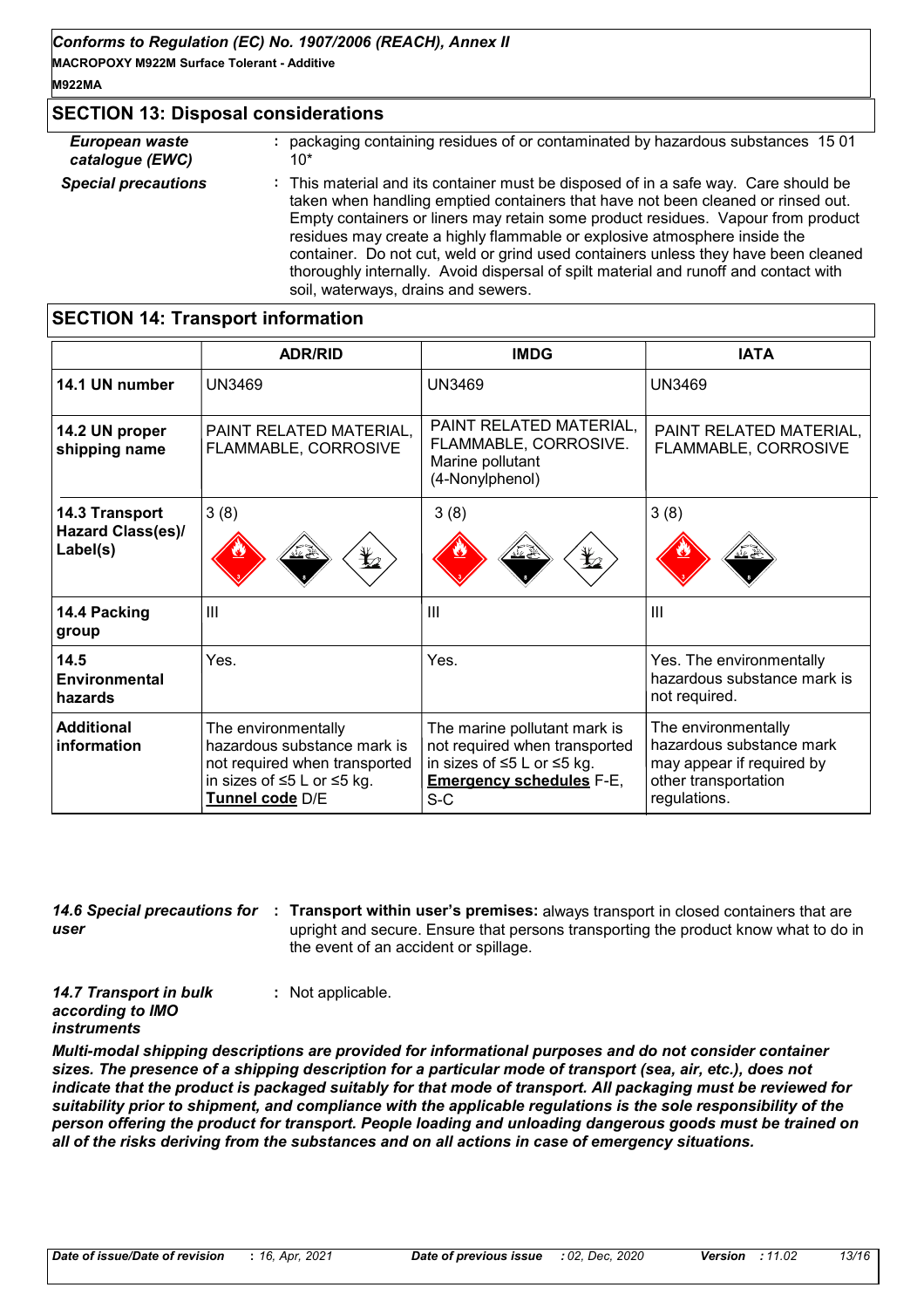# **SECTION 15: Regulatory information**

# *15.1 Safety, health and environmental regulations/legislation specific for the substance or mixture* **EU Regulation (EC) No. 1907/2006 (REACH)**

#### **Annex XIV - List of substances subject to authorisation**

#### **Annex XIV**

None of the components are listed.

**Substances of very high concern**

| Ingredient name | Intrinsic property                                    | <b>Status</b> | ∣ Reference<br>l number | Date of<br>revision |
|-----------------|-------------------------------------------------------|---------------|-------------------------|---------------------|
| 4-Nonylphenol   | Substance of<br>equivalent concern for<br>environment | Candidate     | ED/169/2012             | 12/19/2012          |

**Annex XVII - Restrictions** *on the manufacture, placing on the market and use of certain dangerous substances, mixtures and articles* **:**

#### **Other EU regulations**

| <b>VOC content</b> (2010/75/EU) : 43.4 w/w |  |                 |  |
|--------------------------------------------|--|-----------------|--|
|                                            |  | 440 <b>a</b> /l |  |

#### *Seveso Directive*

This product may add to the calculation for determining whether a site is within the scope of the Seveso Directive on major accident hazards.

#### **National regulations**

| <b>15.2 Chemical safety</b> | : No Chemical Safety Assessment has been carried out. |
|-----------------------------|-------------------------------------------------------|
| assessment                  |                                                       |

# **SECTION 16: Other information**

 $\nabla$  Indicates information that has changed from previously issued version.

| <b>Abbreviations and</b><br>acronyms              | $:$ ATE = Acute Toxicity Estimate<br>CLP = Classification, Labelling and Packaging Regulation [Regulation (EC) No.<br>1272/2008]<br>DMEL = Derived Minimal Effect Level<br><b>DNEL = Derived No Effect Level</b><br>EUH statement = CLP-specific Hazard statement<br>PBT = Persistent, Bioaccumulative and Toxic<br>PNEC = Predicted No Effect Concentration<br>RRN = REACH Registration Number<br>vPvB = Very Persistent and Very Bioaccumulative<br>$N/A = Not available$                                                                                                                |
|---------------------------------------------------|--------------------------------------------------------------------------------------------------------------------------------------------------------------------------------------------------------------------------------------------------------------------------------------------------------------------------------------------------------------------------------------------------------------------------------------------------------------------------------------------------------------------------------------------------------------------------------------------|
| Key literature references<br>and sources for data | : Regulation (EC) No. 1272/2008 [CLP]<br>ADR = The European Agreement concerning the International Carriage of<br>Dangerous Goods by Road<br>IATA = International Air Transport Association<br><b>IMDG = International Maritime Dangerous Goods</b><br>Conforms to Regulation (EC) No. 1907/2006 (REACH), Annex II, as amended by<br>Commission Regulation (EU) 2015/830<br>Directive 2012/18/EU, and relative amendments & additions<br>Directive 2008/98/EC, and relative amendments & additions<br>Directive 2009/161/EU, and relative amendments & additions<br><b>CEPE Guidelines</b> |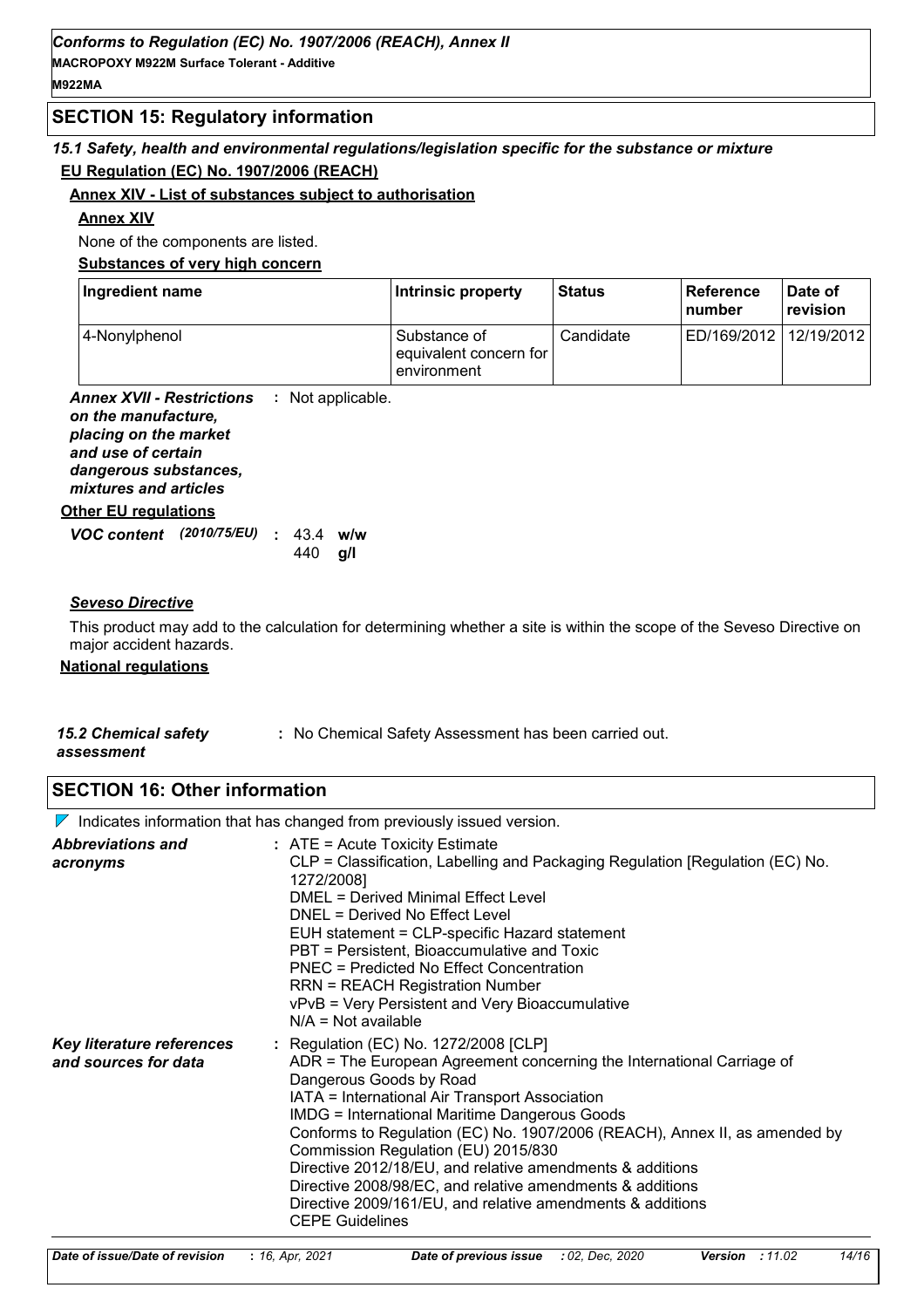# **SECTION 16: Other information**

# **Procedure used to derive the classification according to Regulation (EC) No. 1272/2008 [CLP/GHS]**

|                                                                                                                                                                                                            | <b>Classification</b><br><b>Justification</b>                                                                                                                                                                                                                                                                                                                                                                                                                                                                                                                                                                                                                                                                                                                                                                                                                                                                                                                                                             |
|------------------------------------------------------------------------------------------------------------------------------------------------------------------------------------------------------------|-----------------------------------------------------------------------------------------------------------------------------------------------------------------------------------------------------------------------------------------------------------------------------------------------------------------------------------------------------------------------------------------------------------------------------------------------------------------------------------------------------------------------------------------------------------------------------------------------------------------------------------------------------------------------------------------------------------------------------------------------------------------------------------------------------------------------------------------------------------------------------------------------------------------------------------------------------------------------------------------------------------|
| Flam. Liq. 3, H226<br>Acute Tox. 4, H302<br>Skin Corr. 1B, H314<br>Eye Dam. 1, H318<br>Skin Sens. 1, H317<br>Repr. 2, H361fd<br><b>STOT RE 2, H373</b><br>Aquatic Acute 1, H400<br>Aquatic Chronic 1, H410 | On basis of test data<br>Calculation method<br>Calculation method<br>Calculation method<br>Calculation method<br>Calculation method<br>Calculation method<br>Calculation method<br><b>Calculation method</b>                                                                                                                                                                                                                                                                                                                                                                                                                                                                                                                                                                                                                                                                                                                                                                                              |
| <b>Full text of abbreviated H</b><br><b>statements</b>                                                                                                                                                     | : H226<br>Flammable liquid and vapour.<br>Harmful if swallowed.<br>H302<br>H304<br>May be fatal if swallowed and enters airways.<br>H312<br>Harmful in contact with skin.<br>H314<br>Causes severe skin burns and eye damage.<br>H315<br>Causes skin irritation.<br>H317<br>May cause an allergic skin reaction.<br>H318<br>Causes serious eye damage.<br>H319<br>Causes serious eye irritation.<br>Harmful if inhaled.<br>H332<br>H335<br>May cause respiratory irritation.<br>H361fd<br>Suspected of damaging fertility. Suspected of damaging the<br>unborn child.<br>H373<br>May cause damage to organs through prolonged or repeated<br>exposure.<br>H400<br>Very toxic to aquatic life.<br>Very toxic to aquatic life with long lasting effects.<br>H410<br>H412<br>Harmful to aquatic life with long lasting effects.                                                                                                                                                                              |
| <b>Full text of classifications</b><br>[CLP/GHS]                                                                                                                                                           | : Acute Tox. 4<br><b>ACUTE TOXICITY - Category 4</b><br>Aquatic Acute 1<br>SHORT-TERM (ACUTE) AQUATIC HAZARD - Category<br><b>Aquatic Chronic 1</b><br>LONG-TERM (CHRONIC) AQUATIC HAZARD -<br>Category 1<br>Aquatic Chronic 3<br>LONG-TERM (CHRONIC) AQUATIC HAZARD -<br>Category 3<br>Asp. Tox. 1<br><b>ASPIRATION HAZARD - Category 1</b><br>SERIOUS EYE DAMAGE/EYE IRRITATION - Category 1<br>Eye Dam. 1<br>SERIOUS EYE DAMAGE/EYE IRRITATION - Category 2<br>Eye Irrit. 2<br>Flam. Liq. 3<br>FLAMMABLE LIQUIDS - Category 3<br>Repr. 2<br>REPRODUCTIVE TOXICITY - Category 2<br>Skin Corr. 1B<br>SKIN CORROSION/IRRITATION - Category 1B<br>Skin Corr. 1C<br>SKIN CORROSION/IRRITATION - Category 1C<br>Skin Irrit. 2<br>SKIN CORROSION/IRRITATION - Category 2<br>Skin Sens. 1<br>SKIN SENSITISATION - Category 1<br>STOT RE 2<br>SPECIFIC TARGET ORGAN TOXICITY - REPEATED<br><b>EXPOSURE - Category 2</b><br>STOT SE 3<br>SPECIFIC TARGET ORGAN TOXICITY - SINGLE<br><b>EXPOSURE - Category 3</b> |
| <b>Date of printing</b>                                                                                                                                                                                    | : 16, Apr, 2021.                                                                                                                                                                                                                                                                                                                                                                                                                                                                                                                                                                                                                                                                                                                                                                                                                                                                                                                                                                                          |
| Date of issue/Date of<br>revision                                                                                                                                                                          | $: 16,$ Apr, 2021                                                                                                                                                                                                                                                                                                                                                                                                                                                                                                                                                                                                                                                                                                                                                                                                                                                                                                                                                                                         |
| Date of previous issue                                                                                                                                                                                     | : 02, Dec, 2020                                                                                                                                                                                                                                                                                                                                                                                                                                                                                                                                                                                                                                                                                                                                                                                                                                                                                                                                                                                           |
|                                                                                                                                                                                                            | : If there is no previous validation date please contact your supplier for more<br>information.                                                                                                                                                                                                                                                                                                                                                                                                                                                                                                                                                                                                                                                                                                                                                                                                                                                                                                           |
| <b>Version</b>                                                                                                                                                                                             | : 11.02                                                                                                                                                                                                                                                                                                                                                                                                                                                                                                                                                                                                                                                                                                                                                                                                                                                                                                                                                                                                   |
| Date of issue/Date of revision                                                                                                                                                                             | : 16, Apr, 2021<br>Date of previous issue<br>: 02, Dec, 2020<br>Version : 11.02<br>15/16                                                                                                                                                                                                                                                                                                                                                                                                                                                                                                                                                                                                                                                                                                                                                                                                                                                                                                                  |